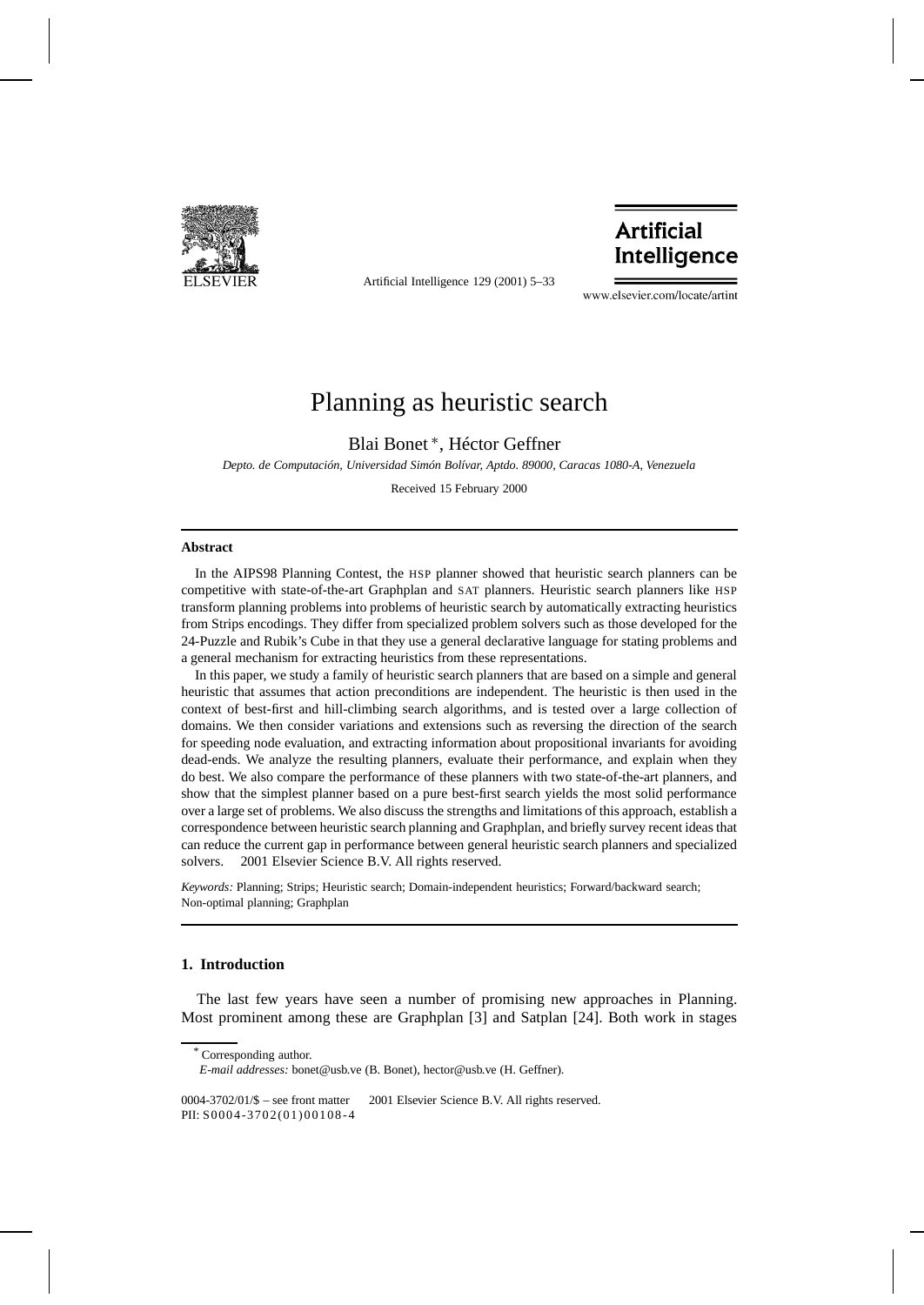by building suitable structures and then searching them for solutions. In Graphplan, the structure is a graph, while in Satplan, it is a set of clauses. Both planners have shown impressive performance and have attracted a good deal of attention. Recent implementations and significant extensions have been reported in [2,19,25,27].

In the recent AIPS98 Planning Competition [34], three out of the four planners in the Strips track, IPP [19], STAN [27], and BLACKBOX [25], were based on these ideas. The fourth planner, HSP [4], was based on the ideas of heuristic search [35,39]. In HSP, the search is assumed to be similar to the search in problems like the 8-Puzzle, the main difference being in the heuristic: while in problems like the 8-Puzzle the heuristic is normally given (e.g., as the sum of Manhattan distances), in planning it has to be extracted automatically from the declarative representation of the problem. HSP thus appeals to a simple scheme for computing the heuristic from Strips encodings and uses the heuristic to guide the search for the goal.

The idea of extracting heuristics from declarative problem representations for guiding the search in planning has been advanced recently by Drew McDermott [31,33], and by Bonet, Loerincs and Geffner  $[6]$ . In this paper, we extend these ideas, test them over a large number of problems and domains, and introduce a family of planners that are competitive with some of the best current planners.

Planners based on the ideas of heuristic search are related to specialized solvers such as those developed for domains like the 24-Puzzle [26], Rubik's Cube [23], and Sokoban [17] but differ from them mainly in the use of a general language for stating problems and a general mechanism for extracting heuristics. Heuristic search planners, like all planners, are *general problem solvers* in which the same code must be able to process problems from different domains [37]. This generality comes normally at a price: as noted in [17], the performance of the best current planners is still well behind the performance of specialized solvers. Closing this gap, however, is the main challenge in planning research where the ultimate goal is to have systems that combine flexibility and efficiency: flexibility for modeling a wide range of problems, and efficiency for obtaining good solutions fast. <sup>2</sup> In heuristic search planning, this challenge can only be met by the formulation, analysis, and evaluation of suitable domain-independent heuristics and optimizations. In this paper we aim to present the basic ideas and results we have obtained, and discuss more recent ideas that we find promising.  $3$ 

More precisely, we will present a family of heuristic search planners based on a simple and general heuristic that assumes that action preconditions are independent. This heuristic is then used in the context of best-first and hill-climbing search algorithms, and is tested over a large class of domains. We also consider variations and extensions, such as reversing the direction of the search for speeding node evaluation, and extracting information about propositional invariants for avoiding dead-ends. We compare the resulting planners with

<sup>&</sup>lt;sup>1</sup> This idea also appears, in a different form, in the planner IxTex; see [29].

<sup>&</sup>lt;sup>2</sup> Interestingly, the area of constraint programming has similar goals although it is focused on a different class of problems [16]. Yet, see [45] for a recent attempt to apply the ideas of constraint programming in planning.

<sup>&</sup>lt;sup>3</sup> Another way to reduce the gap between planners and specialized solvers is by making room in planning languages for expressing domain-dependent control knowledge (e.g., [5]). In this paper, however, we don't consider this option which is perfectly compatible and complementary with the ideas that we discuss.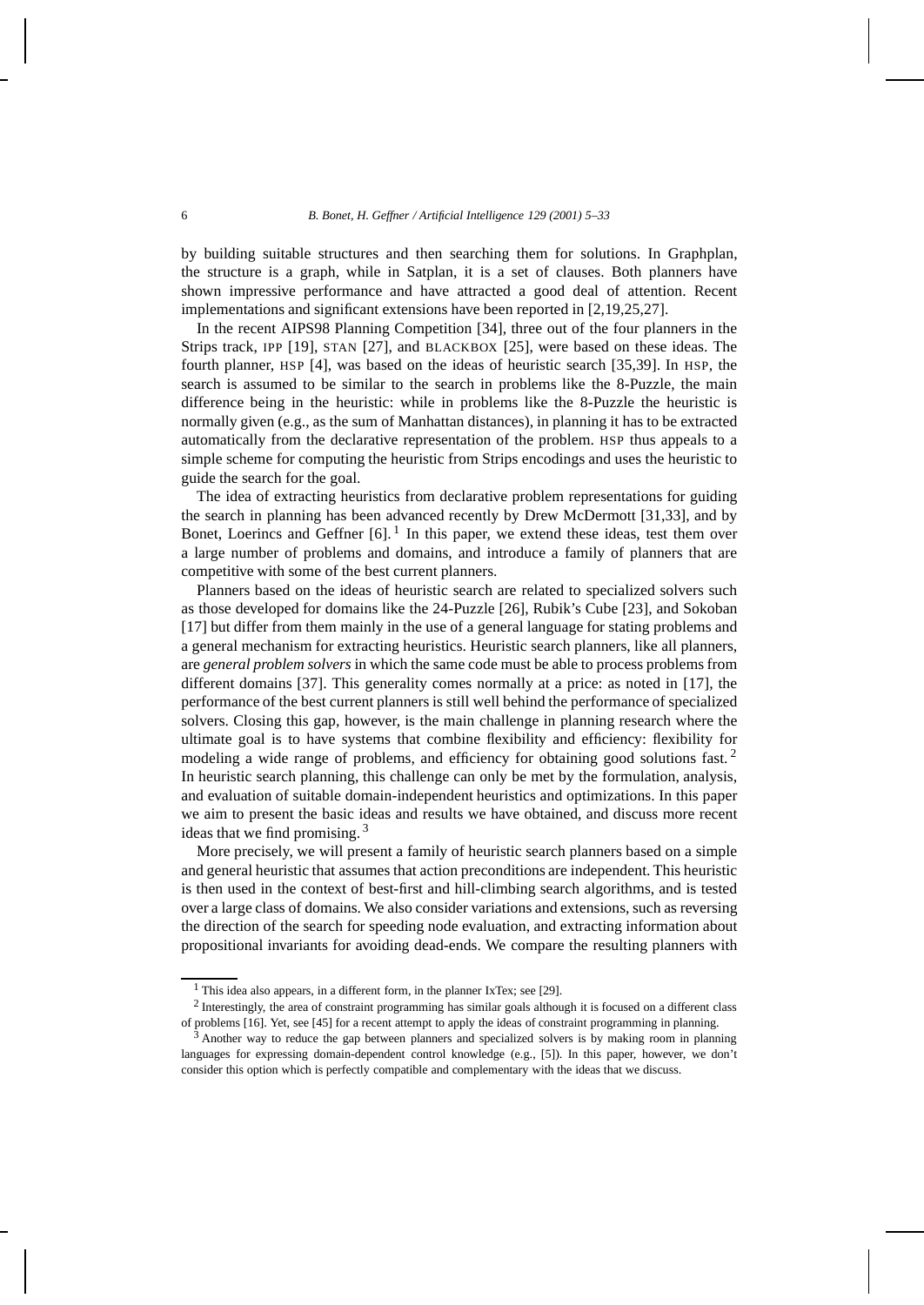some of the best current planners and show that the simplest planner based on a pure bestfirst search, yields the most solid performance over a large set of problems. We also discuss the strengths and limitations of this approach, establish a correspondence between heuristic search planning and Graphplan, and briefly survey recent ideas that can help reduce the performance gap between general heuristic search planners and specialized solvers.

Our focus is on *non-optimal sequential planning.* This is contrast with the recent emphasis on *optimal parallel planning* following Graphplan and SAT-based planners [24]. Algorithms are evaluated in terms of the problems that they solve (given limited time and memory resources), and the quality of the solutions found (measured by the solution time and length). The use of heuristics for *optimal*sequential and parallel planning is considered in [13] and is briefly discussed in Section 8.

In this paper we review and extend the ideas and results reported in [4]. However, rather than focusing on the two specific planners HSP and HSPr, we consider and analyze a broader space of alternatives and perform a more exhaustive empirical evaluation. This more systematic study led us to revise some of the conjectures in [4] and to understand better the strengths and limitations involved in the choice of the heuristics, the search algorithms, and the direction of the search.

The rest of the paper is organized as follows. We cover first general state models (Section 2) and the state models underlying problems expressed in Strips (Section 3). We then present a domain-independent heuristic that can be obtained from Strips encodings (Section 4), and use this heuristic in the context of forward and backward state planners (Sections 5 and 6). We then consider related work (Section 7), summarize the main ideas and results, and discuss current open problems (Section 8).

## **2. State models**

State spaces provide the basic action model for problems involving deterministic actions and complete information. A *state space* consists of a finite set of states *S*, a finite set of actions  $A$ , a state transition function  $f$  that describes how actions map one state into another, and a cost function  $c(a, s) > 0$  that measures the cost of doing action *a* in state  $s$  [35,38]. A state space extended with a given initial state  $s_0$  and a set  $S_G$  of goal states will be called a *state model.* State models are thus the models underlying most of the problems considered in heuristic search [39] as well as the problems that fall into the scope of classical planning [35]. Formally, a state model is a tuple  $S = \langle S, s_0, S_G, A, f, c \rangle$  where

- *S* is a finite and non-empty set of states *s*,
- $s_0 \in S$  is the initial state,
- $S_G \subseteq S$  is a non-empty set of goal states,
- $A(s) \subseteq A$  denotes the actions applicable in each state  $s \in S$ ,
- $f(a, s)$  denotes a state transition function for all  $s \in S$  and  $a \in A(s)$ , and
- *c(a, s)* stands for the cost of doing action *a* in state *s*.

A *solution* of a state model is a sequence of actions  $a_0, a_1, \ldots, a_n$  that generates a state trajectory  $s_0$ ,  $s_1 = f(s_0)$ , ...,  $s_{n+1} = f(a_n, s_n)$  such that each action  $a_i$  is applicable in  $s_i$ and  $s_{n+1}$  is a goal state, i.e.,  $a_i \in A(s_i)$  and  $s_{n+1} \in S_G$ . The solution is *optimal* when the total cost  $\sum_{i=0}^{n} c(a_i, s_i)$  is minimized.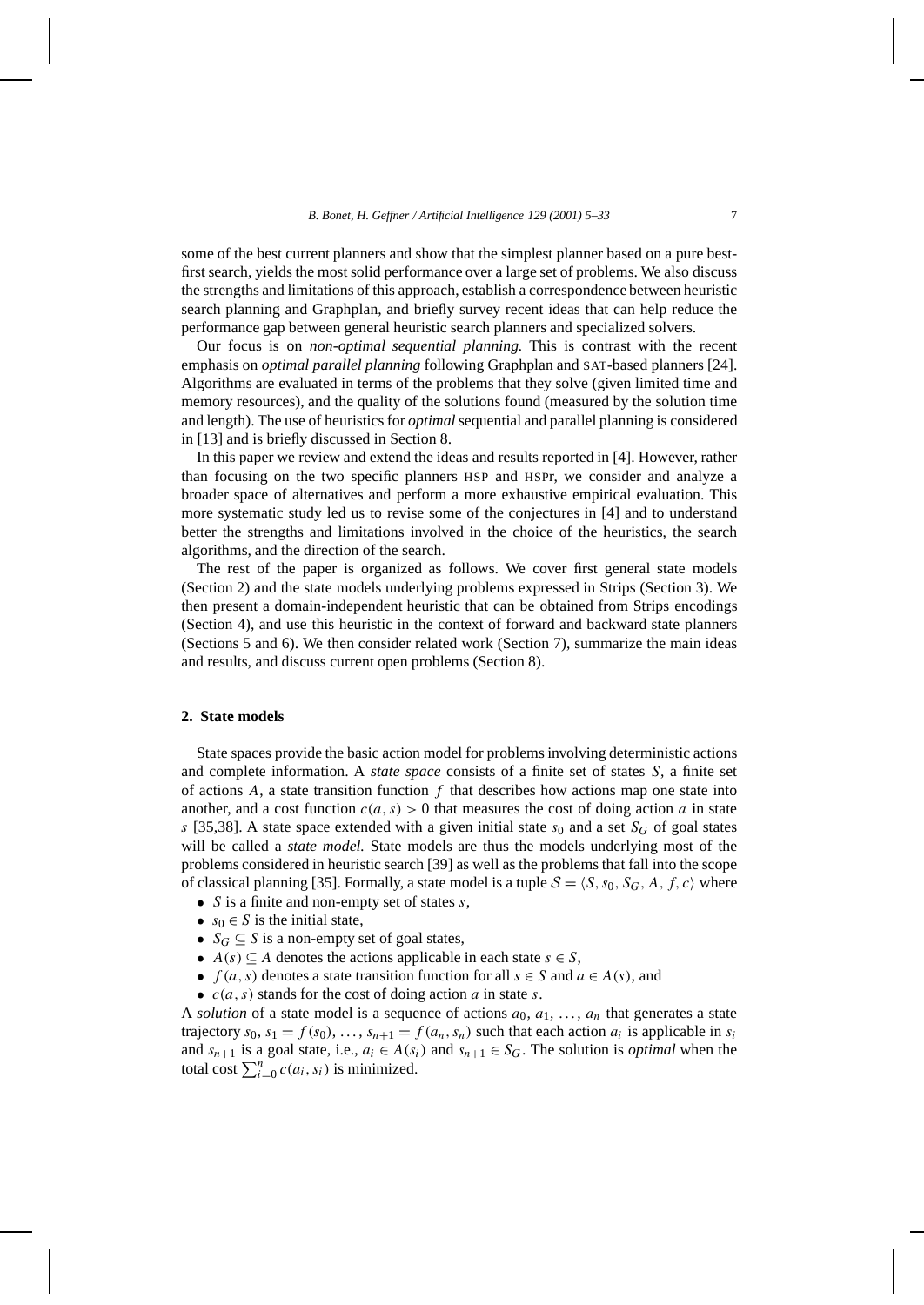In problem solving, it is common to build state models adapted to the target domain by explicitly defining the state space and explicitly coding the state transition function  $f(a, s)$  and the action applicability conditions  $A(s)$  in a suitable programming language. In planning, state models are defined implicitly in a general declarative language that can easily accommodate representations of different problems. We consider next the state models underlying problems expressed in the Strips language [9]. <sup>4</sup>

# **3. The Strips state model**

A planning problem in Strips is represented by a tuple  $P = \langle A, O, I, G \rangle$  where A is a set of atoms, *O* is a set of operators, and  $I \subseteq A$  and  $G \subseteq A$  encode the initial and goal situations. The operators  $op \in O$  are all assumed grounded (i.e., with the variables replaced by constants). Each operator has a precondition, add, and delete lists denoted as *Prec(op)*, *Add(op)*, and *Del(op)* respectively. They are all given by sets of atoms from *A*. A Strips problem  $P = \langle A, O, I, G \rangle$  defines a state space  $S_P = \langle S, s_0, S_G, A(\cdot), f, c \rangle$  where

- (S1) the states  $s \in S$  are collections of atoms from *A*;
- (S2) the initial state  $s_0$  is  $I$ ;
- (S3) the goal states  $s \in S_G$  are such that  $G \subseteq s$ ;
- (S4) the actions  $a \in A(s)$  are the operators  $op \in O$  such that  $Prec(op) \subseteq s$ ;
- (S5) the transition function *f* maps states *s* into states  $s' = s Del(a) + Add(a)$  for  $a \in A(s)$ ;
- (S6) all action costs *c(a, s)* are 1.

The (optimal) solutions of the problem *P* are the (optimal) solutions of the state model  $S_P$ . A possible way to find such solutions is by performing a search in such space. This approach, however, has not been popular in planning where approaches based on divideand-conquer ideas and search in the space of plans have been more common [35,46]. This situation however has changed in the last few years, after Graphplan [3] and SAT approaches [24] achieved orders of magnitude speed ups over previous approaches. More recently, the idea of planning as state space search has been advanced in [31] and [6]. In both cases, the key ingredient is the heuristic used to guide the search that is extracted automatically from the problem representation. Here we follow the formulation in [6].

## **4. Heuristics**

The heuristic function *h* for solving a problem *P* in [6] is obtained by considering a 'relaxed' problem *P'* in which all *delete lists* are ignored. From any state *s*, the optimal cost  $h'(s)$  for solving the relaxed problem  $P'$  can be shown to be a lower bound on the optimal cost  $h^*(s)$  for solving the original problem *P*. As a result, the function  $h'(s)$  could be used as an admissible heuristic for solving the original problem *P*. However, solving the 'relaxed' problem  $P'$  and obtaining the function  $h'$  are NP-hard problems.<sup>5</sup> We thus use an

<sup>&</sup>lt;sup>4</sup> As it is common, we use the current version of the Strips language as defined by the Strips subset of PDDL [32] rather than original version in [9].

<sup>5</sup> This can be shown by reducing set-covering to Strips with no deletes.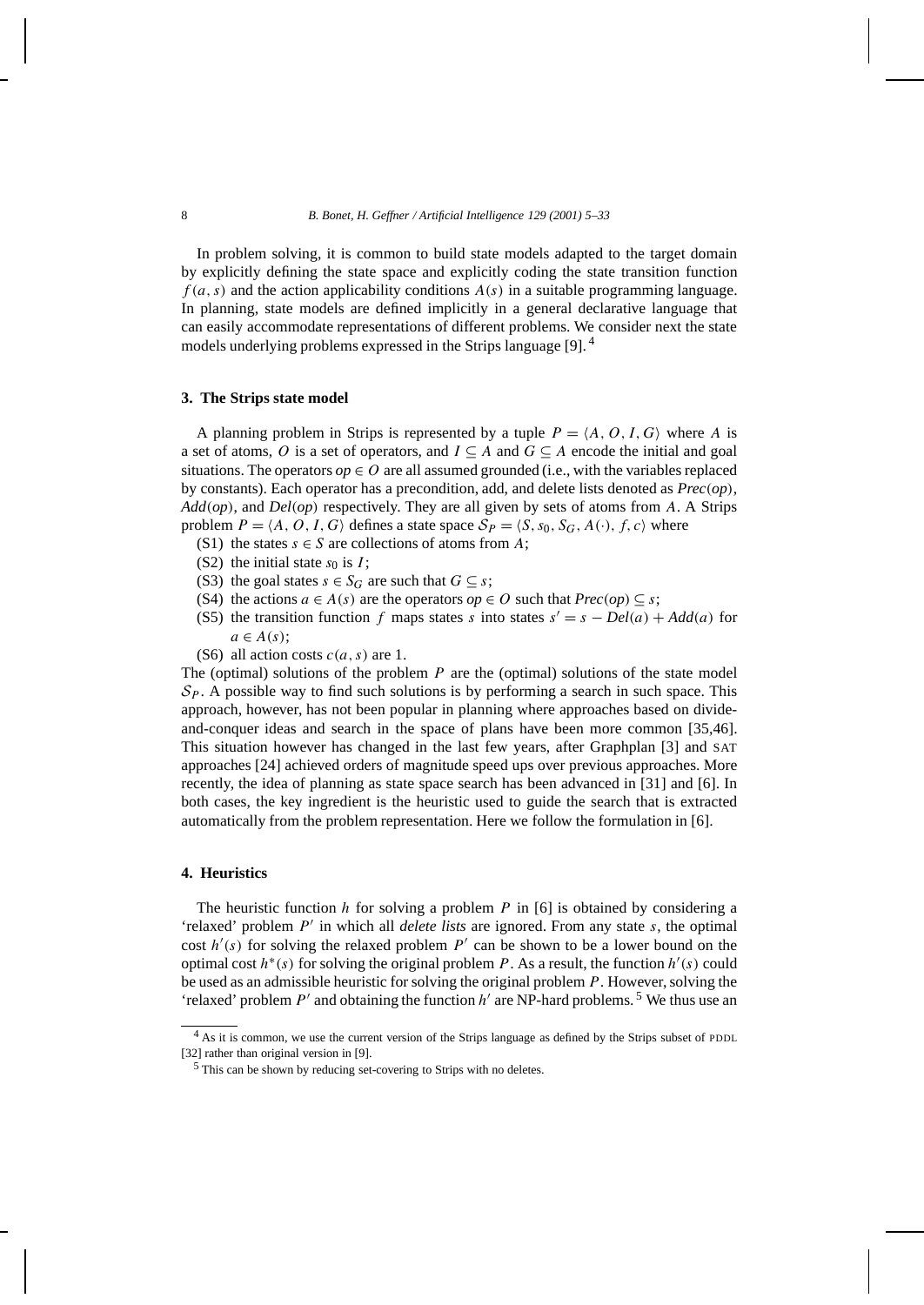approximation and set  $h(s)$  to an *estimate* of the optimal value function  $h'(s)$  of the relaxed problem. In this approximation, we estimate the cost of achieving the goal atoms from *s* and then set  $h'(s)$  to a suitable combination of those estimates. The cost of individual atoms is computed by a procedure which is similar to the ones used for computing shortest paths in graphs [1]. Indeed, the initial state and the actions can be understood as defining a graph in atom space in which for every action *op* there is a directed link from the preconditions of *op* to its positive effects. The cost of achieving an atom  $p$  is then reflected in the length of the paths that lead to *p* from the initial state. This intuition is formalized below.

We will denote the cost of achieving an atom  $p$  from the state  $s$  as  $g_s(p)$ . These estimates can be defined recursively as <sup>6</sup>

$$
g_s(p) = \begin{cases} 0 & \text{if } p \in s, \\ \min_{op \in O(p)} [1 + g_s(Prec(op))] & \text{otherwise,} \end{cases}
$$
 (1)

where  $O(p)$  stands for the actions *op* that add *p*, i.e., with  $p \in Add(op)$ , and  $g_s(Prec(op))$ , to be defined below, stands for the estimated cost of achieving the preconditions of action *op* from *s*.

While there are many algorithms for obtaining the function  $g_s$  defined by (1), we use a simple forward chaining procedure in which the measures  $g<sub>s</sub>(p)$  are initialized to 0 if  $p \in s$  and to  $\infty$  otherwise. Then, every time an operator *op* is applicable in *s*, each atom  $p \in Add(op)$  is added to *s* and  $g_s(p)$  is updated to

$$
g_s(p) := \min[g_s(p), 1 + g_s(Prec(op))]. \tag{2}
$$

These updates continue until the measures  $g_s(p)$  do not change. It's simple to show that the resulting measures satisfy Eq. (1). The procedure is polynomial in the number of atoms and actions, and corresponds essentially to a version of the Bellman–Ford algorithm for finding shortest paths in graphs [1].

The expression  $g_s(Prec(op))$  in both (1) and (2) stands for the estimated cost of the *set* of atoms given by the preconditions of action *op*. In planners such as HSP, the cost  $g_s(C)$  of a set of atoms *C* is defined in terms of the cost of the atoms in the set. As we will see below, this can be done in different ways. In any case, the resulting heuristic  $h(s)$  that estimates the cost of achieving the goal *G* from a state *s* is defined as

$$
h(s) \stackrel{\text{def}}{=} g_s(G). \tag{3}
$$

The cost  $g_s(C)$  of *sets* of atoms can be defined as the weighted sum of costs of individual atoms, the minimum of the costs, the maximum of the costs, etc. We consider two ways. The first is as the *sum* of the costs of the individual atoms in *C*:

$$
g_s^+(C) = \sum_{r \in C} g_s(r) \quad \text{(additive costs)}.
$$
 (4)

We call the heuristic that results from setting the costs  $g_s(C)$  to  $g_s^+(C)$ , the *additive heuristic* and denote it by *hadd*. The heuristic *hadd* assumes that subgoals are *independent.* This is not true in general as the achievement of some subgoals can make the achievement

 $6$  Where the min of an empty set is defined to be infinite.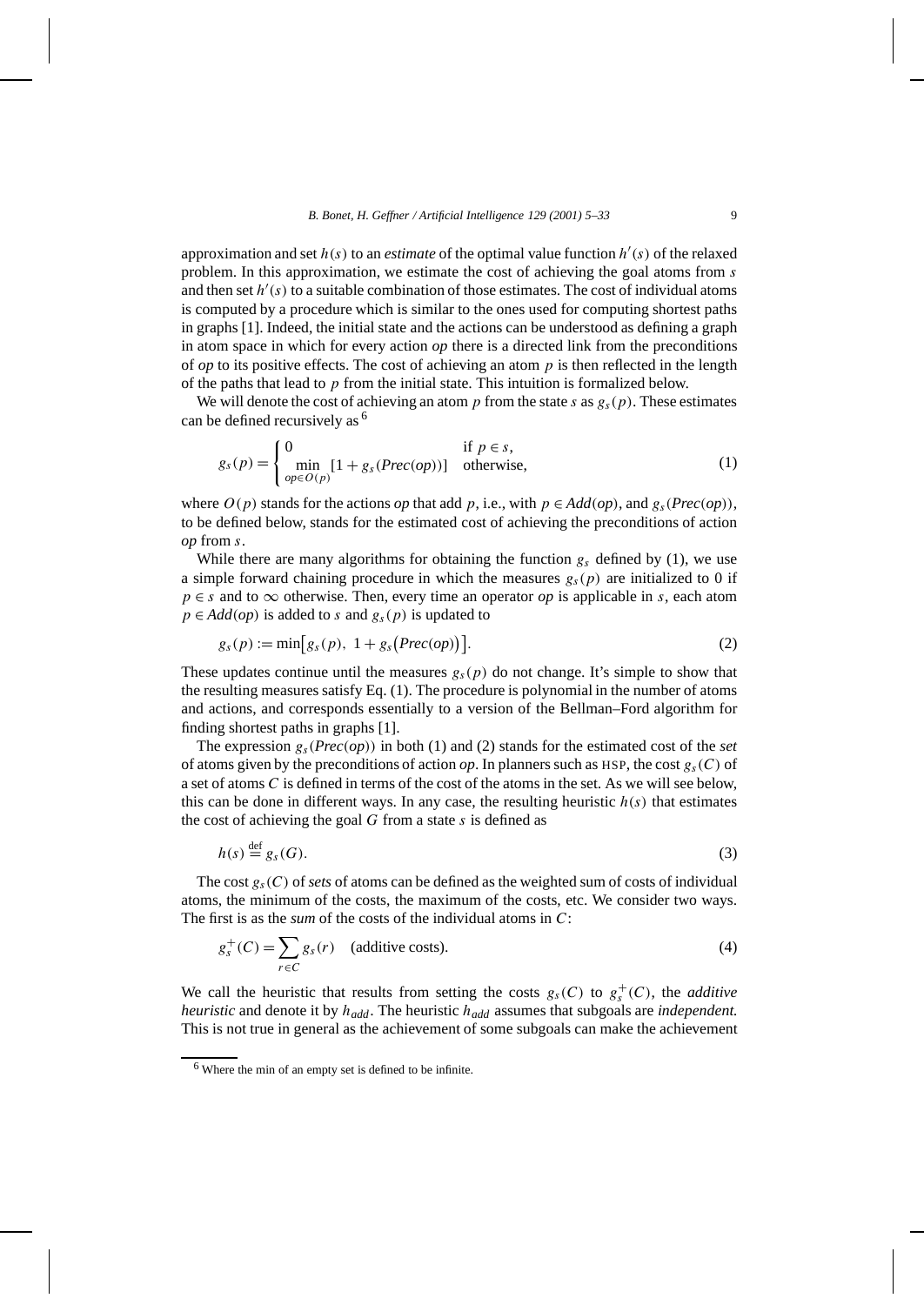of the other subgoals more or less difficult. For this reason, the additive heuristic is not *admissible* (i.e., it may overestimate the true costs). Still, we will see that it is quite useful in planning.

Second, an admissible heuristic can be defined by combining the cost of atoms by the *max* operation as:

$$
g_s^{max}(C) = \max_{r \in C} g_s(r) \quad \text{(max costs)}.
$$
 (5)

We call the heuristic that results from setting the costs  $g_s(C)$  to  $g_s^{max}(C)$ , the *max heuristic* and denote it by  $h_{max}$ . The max heuristic unlike the additive heuristic is admissible as the cost of achieving a set of atoms cannot be lower than the cost of achieving each of the atoms in the set. On the other hand, the max heuristic is often less informative. In fact, while the additive heuristic combines the costs of *all* subgoals, the max heuristic focuses only on the most difficult subgoals ignoring all others. In Section 7, however, we will see that a refined version of the max heuristic is used in Graphplan.

#### **5. Forward state planning**

#### *5.1.* HSP: *A hill-climbing planner*

The planner HSP [4] that was entered into the AIPS98 Planning Contest, uses the additive heuristic *hadd* to guide a hill-climbing search from the initial state to the goal. The hillclimbing search is very simple: at every step, one of the best children is selected for expansion and the same process is repeated until the goal is reached. Ties are broken randomly. The best children of a node are the ones that minimize the heuristic *hadd*. Thus, in every step, the estimated atom costs  $g_s(p)$  and the heuristic  $h(s)$  are computed for the states *s* that are generated. In HSP, the hill climbing search is extended in several ways; in particular, the number of consecutive plateau moves in which the value of the heuristic *hadd* is not decremented is counted and the search is terminated and restarted when this number exceeds a given threshold. In addition, all states that have been generated are stored in a fast memory (a hash table) so that states that have been already visited are avoided in the search and their heuristic values do not have to be recomputed. Also, a simple scheme for restarting the search from different states is used for avoiding getting trapped into the same plateaus.

Many of the design choices in HSP are ad-hoc. They were motivated by the goal of getting a better performance for the Planning Contest and by our earlier work on a realtime planner based on the same heuristic [6]. HSP did well in the Contest competing in the "Strips track" against three state-of-the-art Graphplan and SAT planners: IPP [19], STAN [27] and BLACKBOX [25]. Table 1 from [34] shows a summary of the results. In the contest there were two rounds with 140 and 15 problems each, in both cases drawn from several domains. The table shows for each planner in each round, the number of problems solved, the average time taken over the problems that were solved, and the number of problems in which each planner was fastest or produced shortest solutions. IPP, STAN and BLACKBOX, are *optimal* parallel planners that minimize the number of time steps (in which several actions can be performed concurrently) but not the number of actions.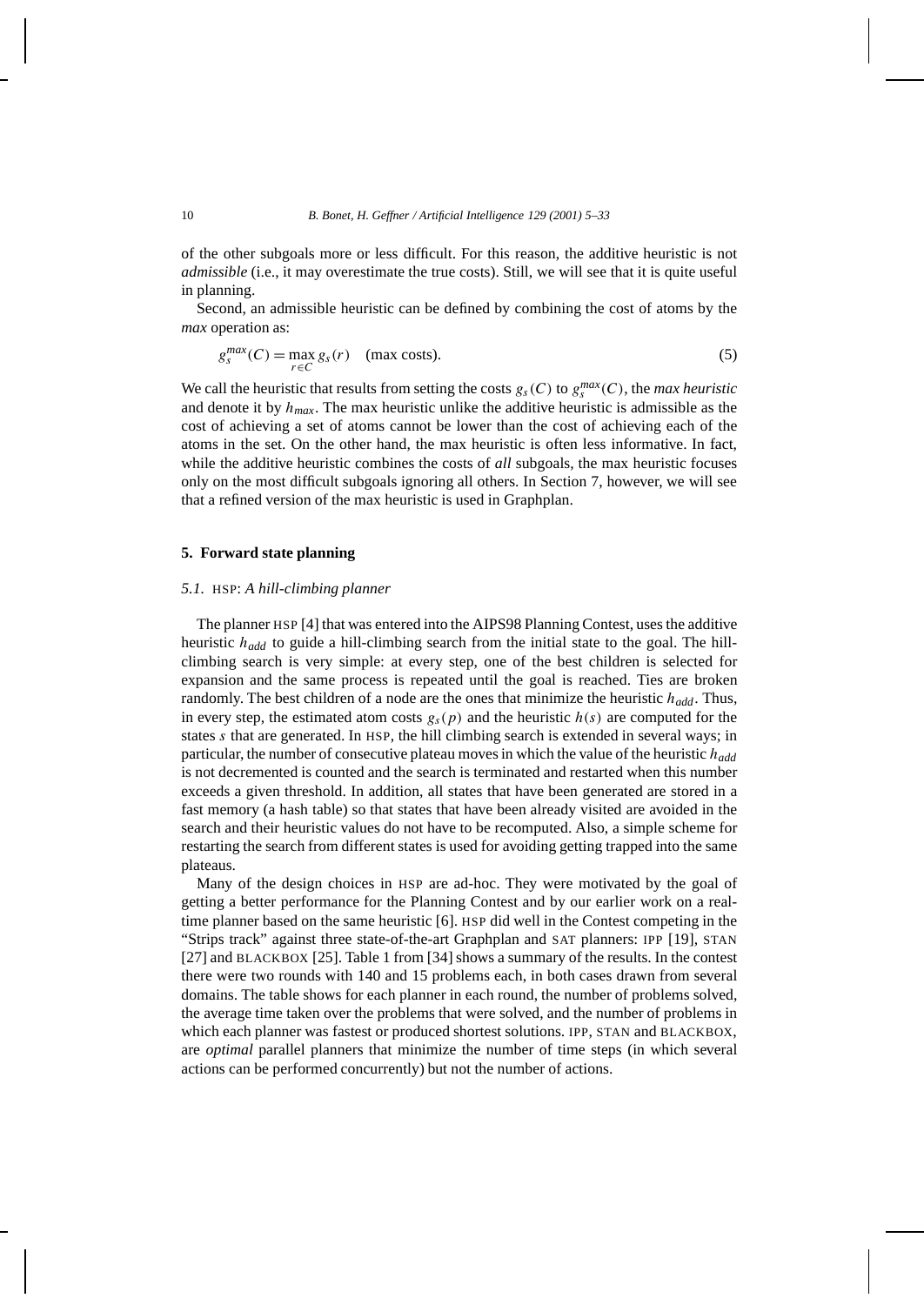| (from [34]) |                 |           |        |         |          |
|-------------|-----------------|-----------|--------|---------|----------|
| Round       | Planner         | Avg. time | Solved | Fastest | Shortest |
| Round 1     | <b>BLACKBOX</b> | 1.49      | 63     | 16      | 55       |
|             | <b>HSP</b>      | 35.48     | 82     | 19      | 61       |
|             | <b>IPP</b>      | 7.40      | 63     | 29      | 49       |
|             | <b>STAN</b>     | 55.41     | 64     | 24      | 47       |
| Round 2     | <b>BLACKBOX</b> | 2.46      | 8      | 3       | 6        |
|             | <b>HSP</b>      | 25.87     | 9      | 1       | 5        |
|             | IPP             | 17.37     | 11     | 3       | 8        |
|             | <b>STAN</b>     | 1.33      | 7      | 5       | 4        |

Results of the AIPS98 Contest (Strips track). Columns show the number of problems solved by each planner, the average time over the problems solved (in seconds) and the number of problems in which each planner was fastest or produced shortest plans

As it can be seen from the table, HSP solved more problems than the other planners but it often took more time or produced longer plans. More details about the setting and results of the competition can be found in [34] and in an article to appear in the *AI Magazine*.

# *5.2.* HSP2: *A best-first search planner*

Table 1

The results above and a number of additional experiments suggest that HSP is competitive with the best current planners over many domains. However, HSP is not an optimal planner, and what's worse—considering that optimality has not been a traditional concern in planning—the search algorithm in HSP is not complete. In this section, we show that this last problem can be overcome by switching from hill-climbing to a *best-first search* (BFS) [39]. Moreover, the resulting BFS planner is superior in performance to HSP, and it appears to be superior to some of the best planners over a large class of problems. By performance we mean: the number of problems solved, the time to get those solutions, and the length of those solutions measured by the number of actions.

We will refer to the planner that results from the use of the additive heuristic *hadd* in a best-first search from the initial state to the goal, as HSP2. This best-first search keeps an Open and a Closed list of nodes as <sup>A</sup><sup>∗</sup> [35,39] but weights nodes by an evaluation function  $f(n) = g(n) + W \cdot h(n)$ , where  $g(n)$  is the accumulated cost,  $h(n)$  is the estimated cost to the goal, and  $W \ge 1$  is a constant. For  $W = 1$ , the algorithm is A<sup>\*</sup> and for  $W \ne 1$  it corresponds to the so-called WA<sup>∗</sup> algorithm [39]. Higher values of *W* usually lead to the goal faster but with solutions of lower quality [22]. Indeed, if the heuristic is admissible, the solutions found by WA<sup>∗</sup> are guaranteed not to exceed the optimal costs by more than a factor of *W*. HSP2 uses the WA<sup>∗</sup> algorithm with the non-admissible heuristic *hadd* which is evaluated from scratch in every new state generated. The value of the parameter *W* is fixed at 5, even though values in the range [2*,* 10] do not make a significant difference.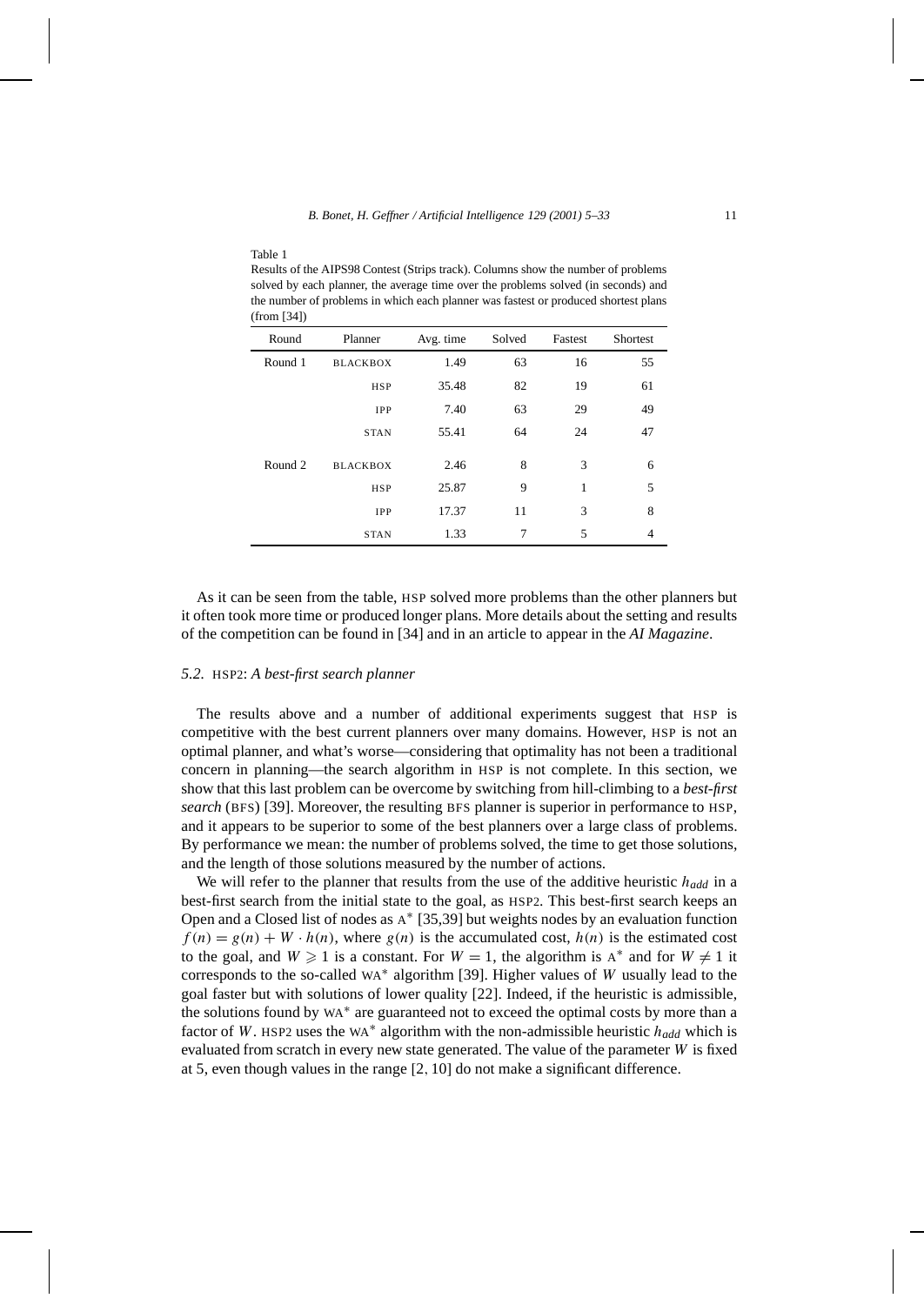### *5.3. Experiments*

In the experiments below, we assess the performance of the two heuristic search planners, HSP and HSP2, in comparison with two state-of-the-art planners, STAN 3.0 [27], and BLACKBOX 3.6 [25]. HSP and HSP2 both perform a forward state space search guided by the additive heuristic *hadd*. The first performs an extended hill-climbing search and the later performs a best-first search with an evaluation function in which the heuristic is multiplied by the constant  $W = 5$ . STAN and BLACKBOX are both based on Graphplan [3], but the latter maps the plan graph into a set of clauses that are checked for satisfiability. The version of HSP used in the experiments, HSP 1.2, improves the version used in the AIPS98 Contest and the one used in [4].

For each planner and each planning problem we evaluate whether the planner solves the problem, and if so, the time taken by the planner and the number of actions in the solution. STAN and BLACKBOX are optimal parallel planners that minimize the number of time steps but not necessarily the number of actions. Both planners were run with their default options.

The experiments were performed on an Ultra-5 with 128 Mb RAM and 2 Mb of Cache running Solaris 7 at 333 MHz. The exception are the results for BLACKBOX on the Logistics problems that were taken from the BLACKBOX distribution as the default options produced much poorer results. <sup>7</sup> The domains considered are: Blocks, Logistics, Gripper, 8-Puzzle, Hanoi, and Tire-World. They constitute a representative sample of difficult but solvable instances for current planners. Five of the 10 Blocks-World instances are of our own [4], the rest of the problems are taken from others as noted. A planner is said not to solve a problem when it either runs out of memory or runs out of time (10 minutes). Failure to find solutions due either to memory or time constraints are displayed as plans with length  $-1$ .

All the planners are implemented in C and accept problems in the PDDL language (the standard language used in the AIPS98 Contest; [32]). Moreover, the planners in the HSP family convert every problem instance in PDDL into a program in C. Generating, compiling, linking, and loading such program takes in the order of 2 seconds. This time is roughly constant for all instances and domains, and is not included in the figures below.

## *5.3.1. Blocks-World*

The first experiments deal with the blocks world. The blocks world is challenging for domain-independent planners due to the interactions among subgoals and the size of the state space. The ten instances considered involve from 7 to 19 blocks. Five of these instances are taken from the BLACKBOX distribution and five are from [4]. The results for this domain are shown in Fig. 1 that displays for each planner the *length* of the solutions on the left, and the *time* to get those solutions on the right.

The lengths produced by STAN and BLACKBOX are not necessarily optimal in this domain as there is some parallelism (e.g., moving blocks among disjoint pairs of towers). This is the reason the lengths they report do not always coincide. In any case, the solutions reported by the four planners are roughly equivalent over instances 1–5, with STAN and HSP

 $7$  Those results were obtained on a SPARC Ultra 2 with a 296 MHz clock and 256 M of RAM [5].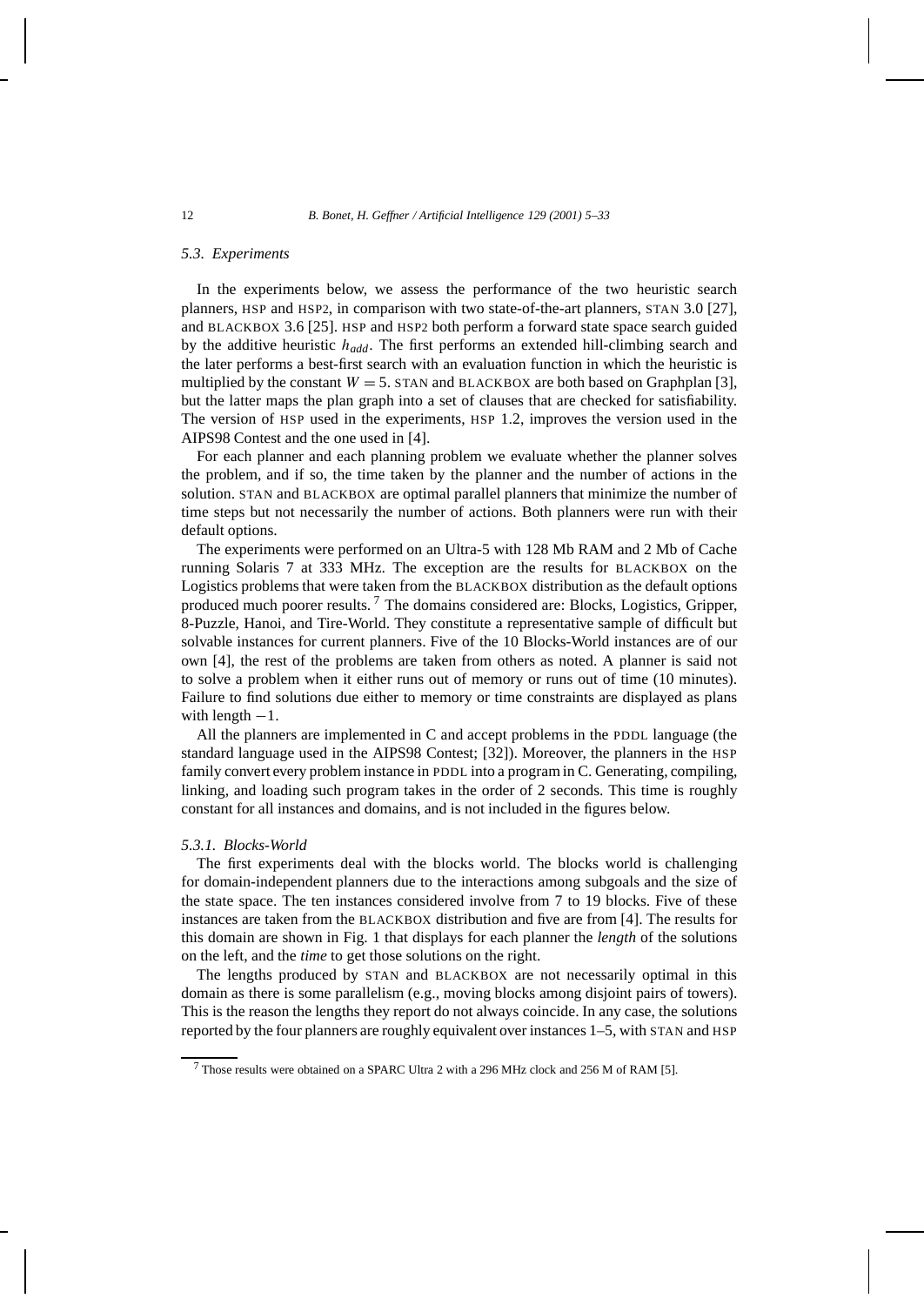

Fig. 1. Solution length (left) and time (right) over 10 Blocks-World instances.

producing slightly longer solutions for instances 4 and 5. Over the more difficult instances 6–10, the situation changes and only HSP and HSP2 report solutions, with the plans found by HSP2 being shorter. Regarding solution times, the times for HSP and HSP2 are roughly even, and slightly shorter than those for STAN and BLACKBOX over the first five instances. Over the last five instances STAN and BLACKBOX run out of memory.

# *5.3.2. Logistics*

The second set of experiments deals with the logistics domain, a domain that involves the transportation of packages by either trucks or airplanes. Trucks can move among locations in the same city, and airplanes can move between airports in one city to airports in another city. Packages can be loaded and unloaded in trucks and airplanes, and the task is to transport them from their original locations to some target locations. This is a highly parallel domain, where many operations can be done in parallel. As a result, plans involve many actions but the number of time steps is usually much smaller. The domain is from Kautz and Selman from an earlier version due to Manuela Veloso. The 30 instances we consider are from the BLACKBOX distribution.

The results for this domain are shown in Fig. 2. The number of actions in the plans are reported on the upper plot, times are reported on the lower plot, and failures to find a plan are reported with length −1. Both HSP2 and BLACKBOX solve all 30 instances, HSP2 being roughly two orders of magnitude faster. STAN and HSP, on the other hand, fail on 13 and 10 instances respectively. Interestingly, the times reported by STAN on the instances it solves tend to be close to those reported by HSP2. On the other instances STAN runs out of memory (instances 3*,* 16*,* 17*,* 20*,* 22*,* 28) or time (instances 2*,* 6*,* 7*,* 8*,* 9*,* 15*,* 21).

## *5.3.3. Gripper*

The third set of experiments deals with the Gripper domain used in the AIPS98 Planning Contest and due to J. Koehler. This is a domain that concerns a robot with two grippers that must transport a set of balls from one room to another. It is very simple for humans to solve but in the Planning Contest proved difficult to most of the planners. Indeed, the domain is not challenging for specialized solvers, but is challenging for certain types of domain-independent planners.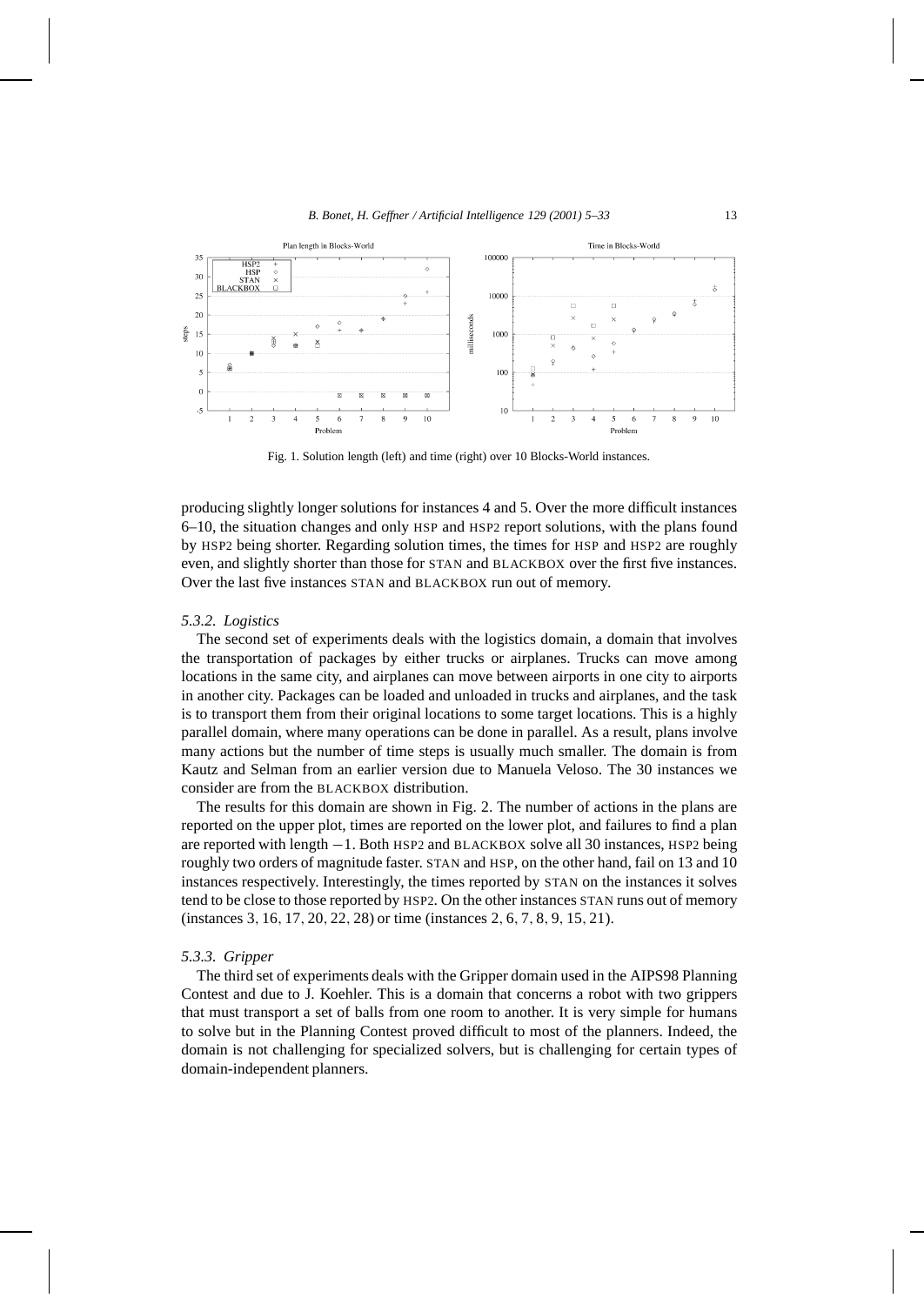

Fig. 2. Solution length (upper) and time (lower) over 30 Logistics instances from Kautz and Selman.



Fig. 3. Solution length (left) and time (right) over 10 Gripper instances from AIPS98 Contest.

The results over 10 Gripper instances from the AIPS98 Contest are shown in Fig. 3. The planners HSP and HSP2 have no difficulties and compute plans with similar lengths. On the other hand, BLACKBOX solves the first two instances only, and STAN the first four instances. As shown on the right, the time required by both planners grows exponentially and they run out of time over the larger instances. On the other hand, HSP and HSP2 scale up smoothly with HSP2 being slightly faster than HSP.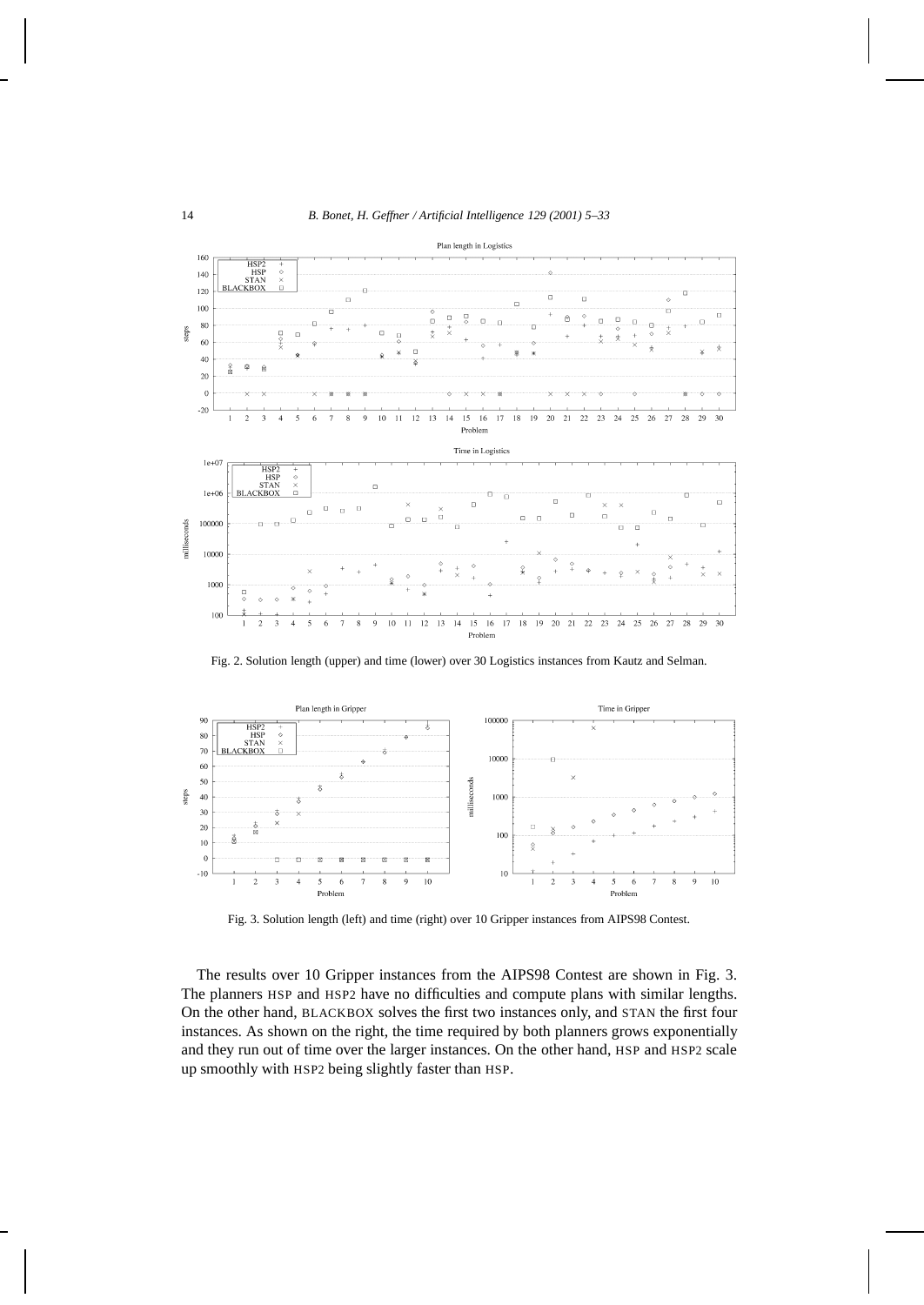One of the reasons for the failure of both STAN and BLACKBOX in Gripper is that the heuristic implicitly represented by the plan graph is a very poor estimator in this domain. As a result, Graphplan-based planners, such as STAN and BLACKBOX that perform a form of IDA<sup>∗</sup> search must do many iterations before finding a solution. Actually, the same exponential growth in Gripper occurs also in HSP planners when the heuristic  $h_{max}$  is used in place of the additive heuristic. As before, the problem is that the  $h_{max}$  heuristic is almost useless in this domain where subgoals are mostly independent. The heuristic implicit in the plan graph is a refinement of the *hmax* heuristic; the relation between Graphplan and heuristic search planning will be analyzed further in Section 7.

## *5.3.4. Puzzle*

The next problems are four instances of the familiar 8-Puzzle and two instances from the larger 15-Puzzle. Three of the four 8-Puzzle instances are hard as their optimal solutions involves 31 steps, the maximum plan length in such domain. The 15-Puzzle instances are of medium difficulty.

As shown in Fig. 4, HSP and STAN solve the first four instances, and HSP2 solves the first five. The solutions computed by STAN are optimal in this domain which is purely serial. The solutions computed by HSP and HSP2, on the other hand, are poorer, and are often twice as long. On the other hand, as shown on the left part of the figure, HSP2 is two orders of magnitude faster than STAN over the difficult 8-Puzzle instances (2–4) and can also solve instance 5. The times for HSP are worse and does not solve instance 5. BLACKBOX does not solve any of the instances.

# *5.3.5. Hanoi*

Fig. 5 shows the results for Hanoi. Instance  $i$  has  $i + 2$  disks, thus problems range from 3 disks up to 8 disks. Over all these problems HSP2 and STAN generate plans of the same quality, HSP2 being slightly faster than STAN. HSP also solves all instances but the solutions are longer. BLACKBOX solves the first two instances.



Fig. 4. Solution length (left) and time (right) over four instances of the 8-Puzzle (1–4) and two instances of the 15-Puzzle (5–6).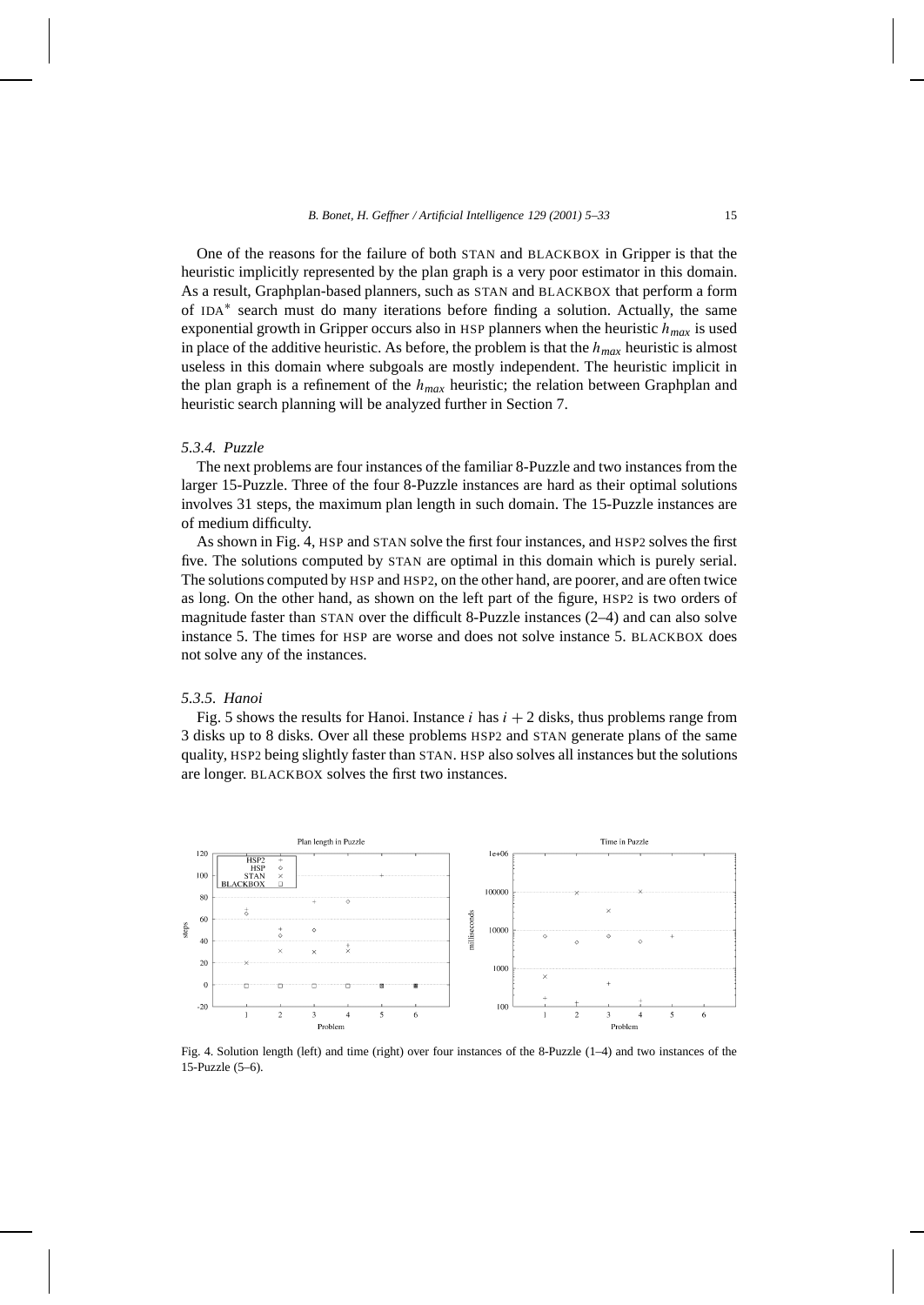

Fig. 5. Solution length (left) and time (right) over six Hanoi instances. Instance *i* has  $i + 2$  disks.



Fig. 6. Solution length (left) and time (right) over three instances of Tire-World.

## *5.3.6. Tire-World*

The Tire-World domain is due to S. Russell and involves operations for fixing flat tires: opening and closing the trunk of a car, fetching and putting away tools, loosening and tightening nuts, etc. Fig. 6 shows the results. Here both STAN and BLACKBOX solve all three instances producing optimal plans. HSP and HSP2 also solve these instances but in some cases they produce inferior solutions. On the time scale, HSP2 is slightly faster than STAN, and both are faster than BLACKBOX in one case by two orders of magnitude. As before, HSP is slower than HSP2 and produces longer solutions.

## *5.4. Summary: Forward state planning*

The experiments above, based on a representative sample of problems, show that the two forward heuristic search planners HSP and HSP2 are capable of solving the problems solved by two state-of-the-art planners. In addition, in some domains, HSP and in particular HSP2 solve problems that the other planners with their default settings do not currently solve. The planner HSP2, based on a standard best first search, tends to be faster and more robust than the hill-climbing HSP planner. Thus, the arguments in [4] in support of a hill-climbing strategy based on the slow node generation rate that results from the computation of the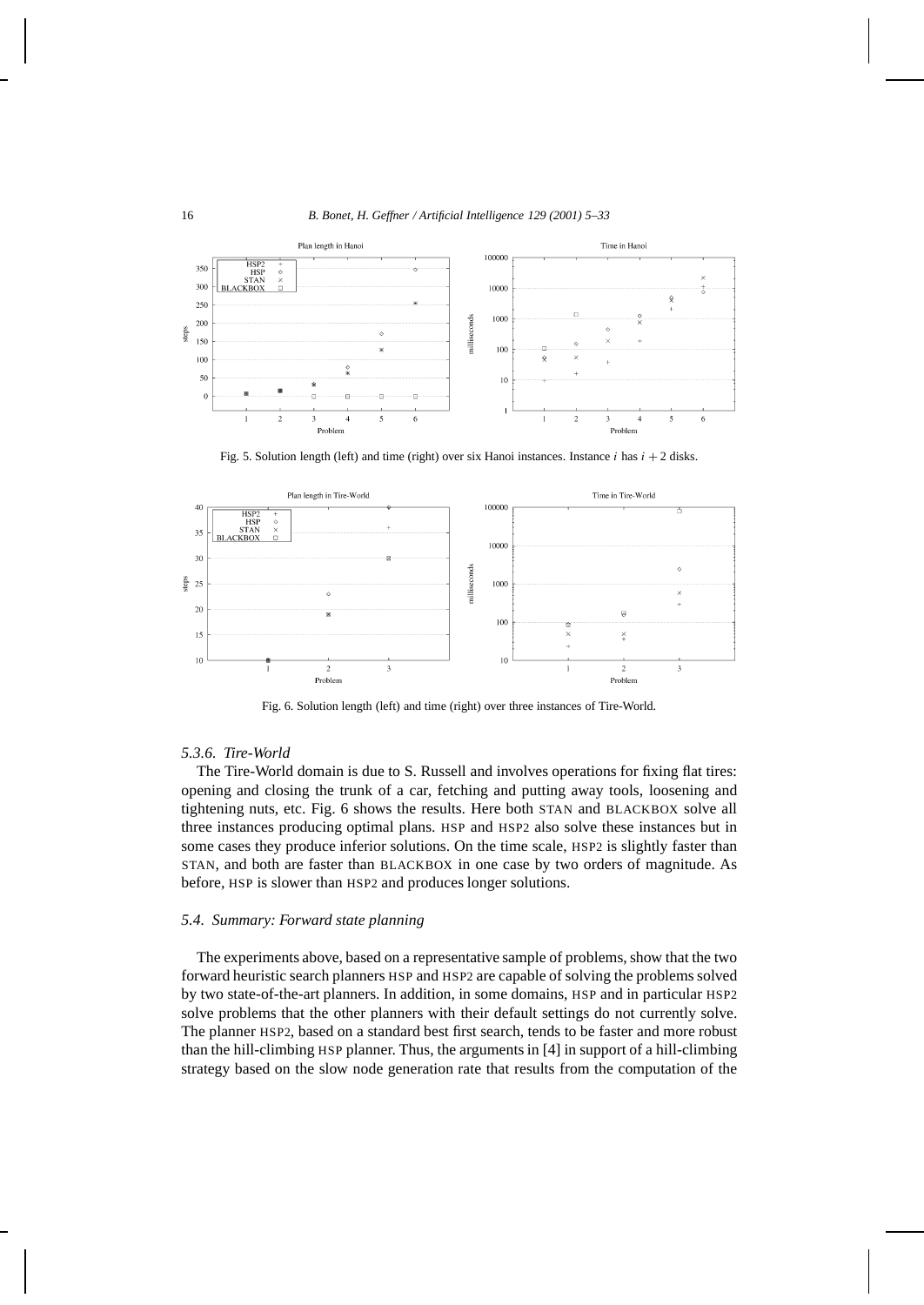heuristic in every state do not appear to hold in general. Indeed, the combination of the additive heuristic  $h_{add}$  and the multiplying constant  $W > 1$  often drive the best-first planner to the goal with as few node evaluations as the hill-climbing planner, already providing the necessary 'greedy' bias. An <sup>A</sup><sup>∗</sup> search with an admissible and consistent heuristic, on the other hand, is bound to expand all nodes *n* whose cost  $f(n)$  is below the optimal cost. This however does no apply to the WA<sup>∗</sup> strategy used in HSP2.

In the experiments the *W* parameter in HSP2 was set to the constant value 5. Yet HSP2 is not particularly sensitive to the exact value of this constant. Indeed, in most of the domains, values in the interval [2*,* 10] produce similar results. This is likely due to the fact that the heuristic *hadd* is not admissible and by itself tends to overestimate the true costs without the need of a multiplying factor. On the other hand, in some domains like Logistics and Gripper, the value  $W = 1$  does not lead to solutions. This is precisely because in these domains that involve subgoals that are mostly independent, the additive heuristic is not 'sufficiently' overestimating. Finally, in problems like the sliding tile puzzles, values of *W* closer to 1 produce better solutions in more time, in correspondence with the normal pattern observed in cases in which the heuristic is admissible [22].

Fig. 7 shows the effects of three different values of *W* on the quality and times of the solutions, and the number of nodes generated. The values considered are  $W = 1$ ,  $W = 2$ , and  $W = 5$ . The top three curves that correspond to Hanoi, are typical for most of the other



Fig. 7. Influence of value of *W* in the HSP2 planner on the length of the solutions (left), the time required to find solutions (center), and number of nodes generated (right). The domains from top to bottom are Hanoi, Gripper, and Puzzle.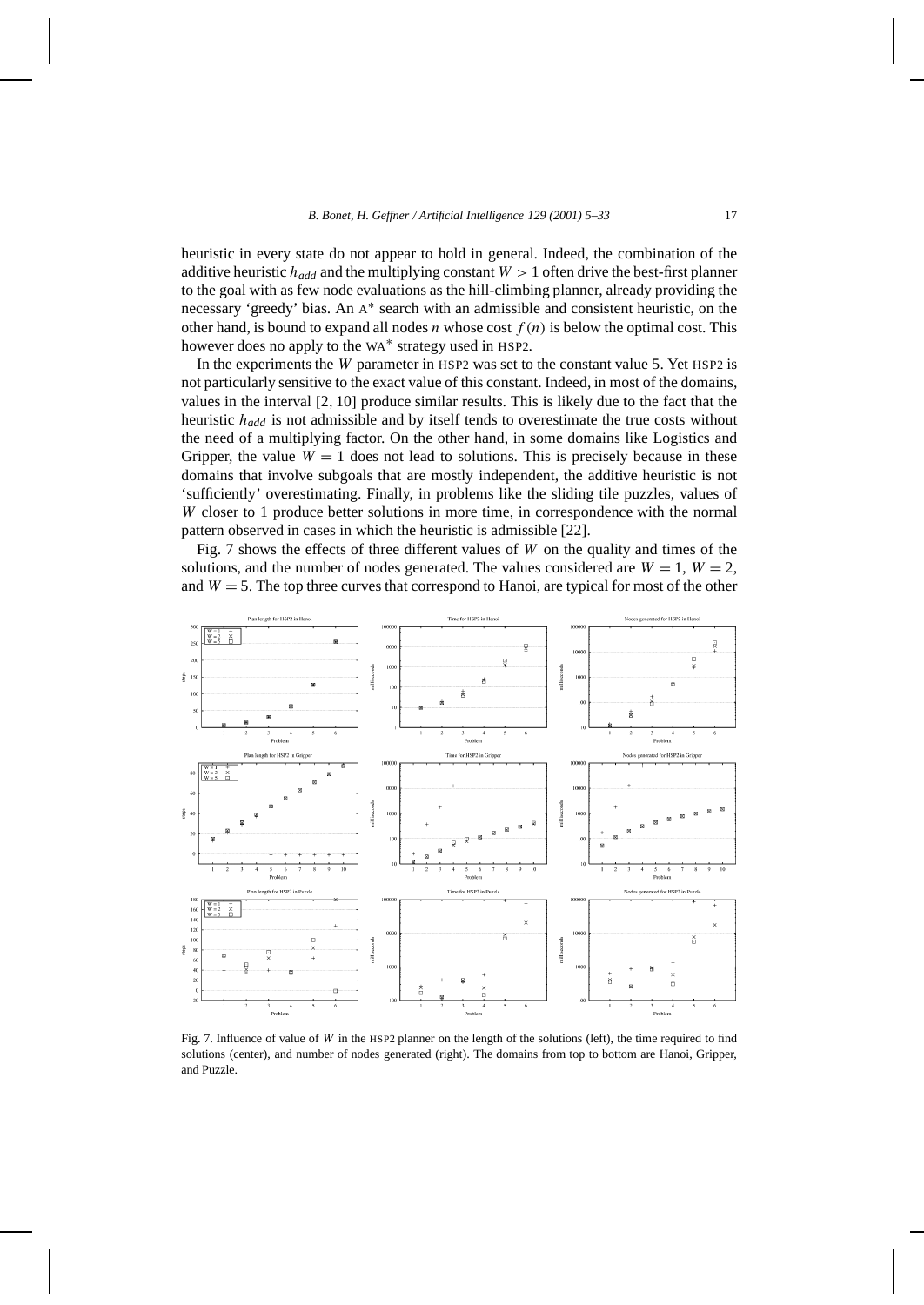domains and show little effect. The second set of curves corresponds to Gripper where HSP2 fails to solve the last six instances for  $W = 1$ . Indeed, the two right most curves show an exponential growth in time and the number of generated nodes. In Logistics, HSP2 with  $W = 1$  also fails to solve most of the instances. As noted above, these are two domains where subgoals are mostly independent and where the additive heuristic is not sufficiently overestimating and hence fails to provide the 'greedy bias' necessary to find the solutions. Indeed, the state space in Logistics is very large, while in Gripper it's the branching factor that is large due to the (undetected) symmetries in the problem.

The bottom set of curves in Fig. 7 correspond to the Puzzle domain. In this domain, HSP2 with  $W = 1$  and  $W = 2$  produce better solutions and in some cases take more time. This probably happens in Puzzle because, as in Gripper and Logistics, there is a degree of decomposability in the domain (that's why the sum of the Manhattan distance works), that makes the additive heuristic behave as an admissible heuristic in WA∗. Unlike Gripper and Logistic, however the branching factor of the problem and the size of the state space allow the resulting BFS algorithm to solve the instances even with  $W = 1$ . Actually, with  $W = 1$ and  $W = 2$ , HSP2 solves the sixth instance of Puzzle which is not solved with  $W = 5$ .

# **6.** HSP**r**: **Heuristic regression planning**

A main bottleneck in both HSP and HSP2 is the computation of the heuristic from scratch in every new state. <sup>8</sup> This takes more than 80% of the total time in both planners and makes the node generation rate very low. Indeed, in a problem like the 15-Puzzle, both planners generate less than a thousand nodes per second, while a specialized solver such as [26] generates several hundred thousand nodes per second for the more complex 24-Puzzle. The reason for the low node generation rate is the computation of the heuristic in which the estimated costs  $g_s(p)$  for all atoms p are computed from scratch in every new state *s*.

In [4], we noted that this problem could by solved by performing the search *backward* from the goal rather than *forward* from the initial state. In that case, the estimated costs  $g_{s_0}(p)$  derived for all atoms from the initial state could be used *without recomputation* for defining the heuristic of any state *s* arising in the backward search. Indeed, the estimated distance from *s* to  $s_0$  is equal to the distance from  $s_0$  to *s*, and this distance can be estimated simply as the sum (or max) of the costs  $g_{s_0}(p)$  for the atoms p in s. This trick for simplifying the computation of the heuristic and speeding up node generation results from computing the estimated atom costs from a state  $s<sub>0</sub>$  which then becomes the target of the search. An alternative is to estimate the atom costs from the goal and then perform a forward search toward the goal. This is actually the idea in [43]. The problem with this latter scheme is that the goal in planning is not a state but a *set of states;* namely, the states where the goal atoms hold. And computing the heuristic from a set of states in a principled manner is bound to be more difficult than computing the heuristic from a given state (thus the need to 'complete' the goal description in [43]).

We thus present below a scheme for performing planning as heuristic search that avoids the recomputation of the atom costs in every new state by computing these costs *once* from

<sup>8</sup> The same applies also to McDermott's UNPOP.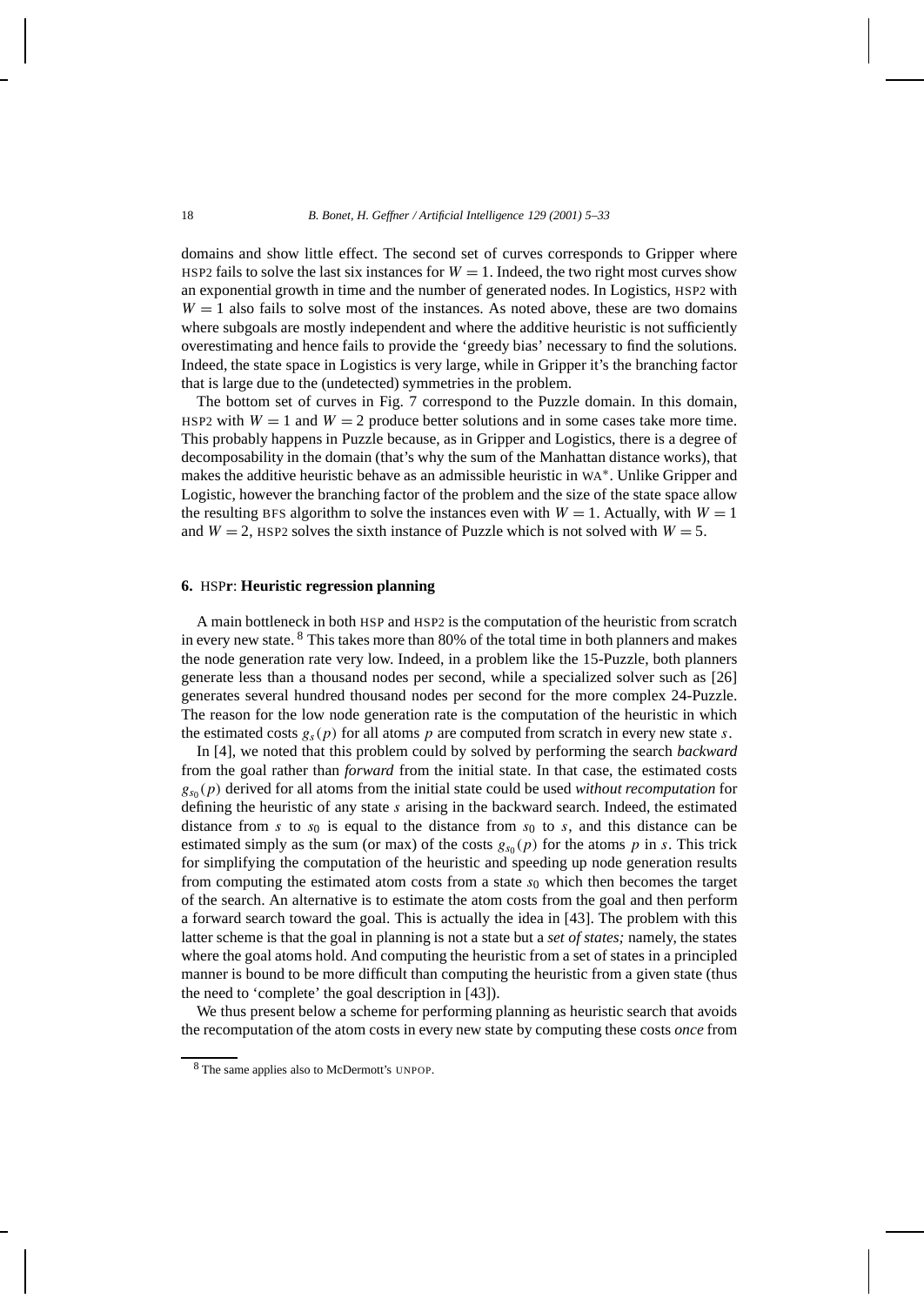the initial state *s*0. These costs are then used *without recomputation* to define an heuristic that is used to guide a *regression* search from the goal. The benefit of the search scheme is that node generation will be 6–7 times faster. This will show in the solution of some of the problems considered above such as Logistics and Gripper. However, as we will also see, in many problems the new search scheme does not help, and in several cases, it actually hurts. We discuss such issues below.

## *6.1. Regression state space*

We refer to the planner that searches backward from the goal rather than forward from the initial state as HSPr. Backward search is an old idea in planning that is known as *regression search* [35,46]. In regression search, the states can be thought as *sets of subgoals;* i.e., the 'application' of an action in a goal yields a situation in which the execution of the action achieves the goal. Moreover, while a set of atoms  $\{p, q, r\}$  in the forward search represents the *unique* state in which the atoms *p*, *q*, and *r* are true and all other atoms are false, the same set of atoms in the regression search represents the *collection* of states in which the atoms  $p$ ,  $q$ , and  $r$  are true. In particular, the set of goals atoms *G*, which determines the root node of the regression search, stands for the collection of goal states, that is, the states *s* such that  $G \subseteq s$ .

For making precise the nature of the backward search, we will thus define explicitly the state space being searched. We will call it the *regression space* and define it in analogy to the *progression space*  $S_p$  defined by (S1)–(S5) above. The regression space  $\mathcal{R}_p$  associated with a Strips problem  $P = \langle A, O, I, G \rangle$  is given by the tuple  $\mathcal{R}_P = \langle S, s_0, S_G, A(\cdot), f, c \rangle$ where

- (R1) the states s are sets of atoms from *A*;
- (R2) the initial state  $s_0$  is the goal  $G$ ;
- (R3) the goal states  $s \in S_G$  are the states for which  $s \subseteq I$ ;
- (R4) the set of actions A(s) applicable in s are the operators  $op \in O$  that are *relevant* and *consistent;* namely, for which  $Add(op) \cap s \neq \emptyset$  and  $Del(op) \cap s = \emptyset$ ;
- (R5) the state  $s' = f(a, s)$  that follows the application of  $a \in A(s)$  is such that  $s' = f(a, s)$  $s - Add(a) + Prec(a);$
- (R6) the action costs  $c(a, s)$  are all 1.

The solution of this state space is, like the solution of any state model  $\langle S, s_0, S_G, A(\cdot), f, c \rangle$ , a finite sequence of actions  $a_0, a_1, \ldots, a_n$  such that for a sequence of states  $s_0, s_1, \ldots$ ,  $s_{n+1}$ ,  $s_{i+1} = f(a_i, s_i)$ , for  $i = 0, \ldots, n$ ,  $a_i \in A(s_i)$ , and  $s_{n+1} \in S_G$ . The solution of the progression and regression spaces are related in the obvious way; one is the inverse of the other.

We use different fonts for referring to states  $s$  in the progression space  $S_p$  and states  $s$ in the regression space  $\mathcal{R}_P$ . While they are both represented by sets of atoms, they have a different meaning. As we said above, the state  $s = \{p, q, r\}$  in the regression space stands for the *set* of states *s*,  $\{p, q, r\} \subseteq s$  in the progression space. For this reason, forward and backward search in planning are *not* symmetric, unlike forward and backward search in problems like the 15-Puzzle or Rubik's Cube.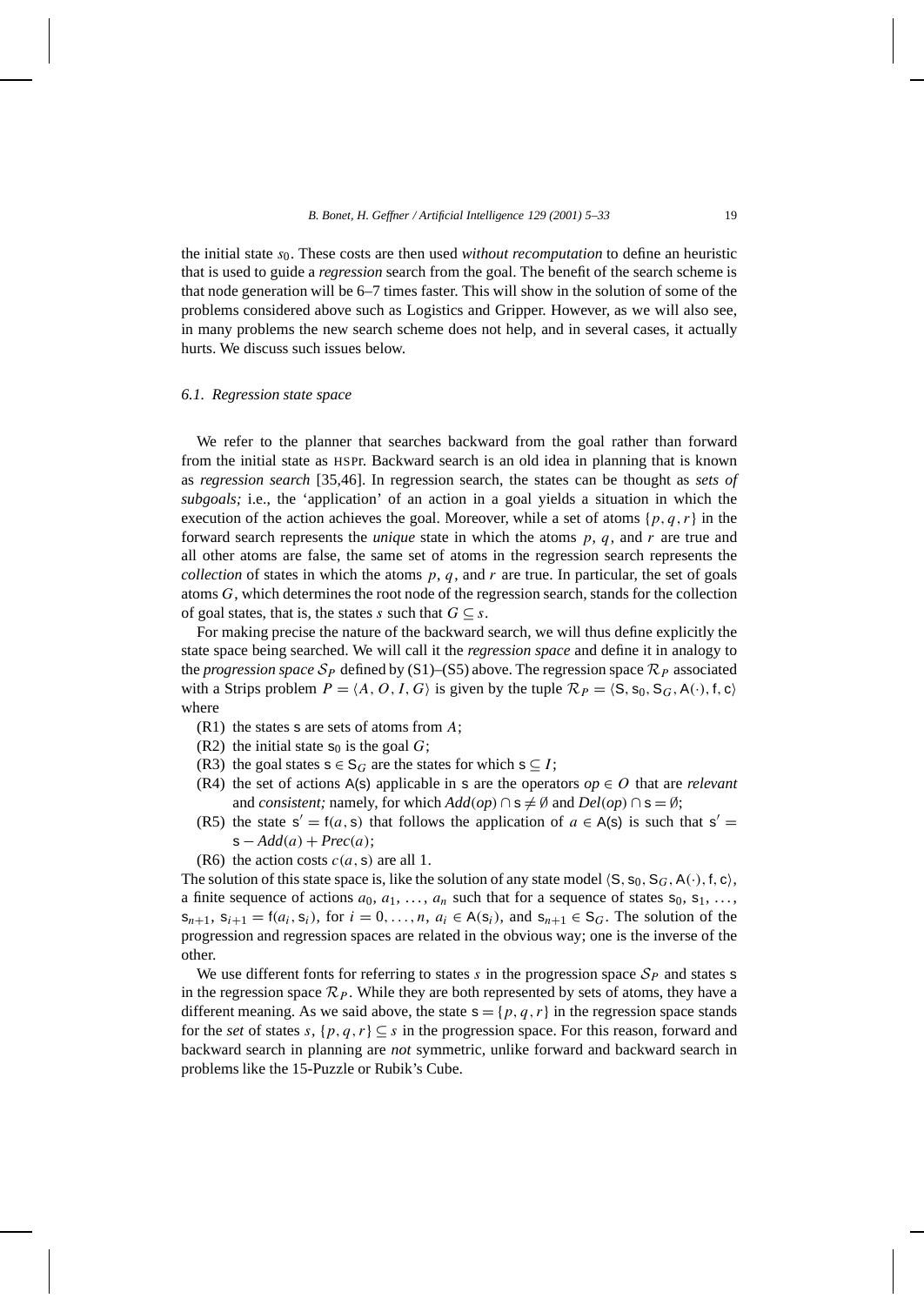# *6.2. Heuristic*

The planner HSPr searches the regression space  $(R1)$ – $(R5)$  using an heuristic based on the additive cost estimates  $g_s(p)$  described in Section 4. These estimates are computed only once from the initial state  $s_0 \in S$ . The heuristic  $h_{add}(s)$  associated with *any* state s is then defined as

$$
h_{add}(\mathbf{s}) = \sum_{p \in \mathbf{S}} g_{s_0}(p). \tag{6}
$$

While in HSP, the heuristic  $h_{add}(s)$  combines the cost estimates  $g_s(p)$  of a fixed set of goal atoms computed from each state  $s$ , in HSPr, the heuristic  $h_{add}(s)$  combines the cost estimates of the set of subgoals p in s from a fixed state  $s_0$ . The heuristic  $h_{max}(s)$  can be defined in an analogous way by replacing sums by maximizations.

# *6.3. Mutexes*

The regression search often leads to states s that are not reachable from the initial state *s*0. For example, in the Blocks-World, the regression of the state

$$
s = \{on(c, d), on(a, b)\}\
$$

through the action  $move(a, d, b)$  leads to the state

$$
s' = \{on(c, d), on(a, d), clear(b), clear(a)\}.
$$

This state represents a situation in which two blocks, *c* and *a* are on the same block *d*. It is simple to show that such situations are unreachable in the Block-Worlds given a 'normal' initial state. Such unreachable situations are common in regression planning, and if undetected, cause a lot of useless search. A good heuristic would assign an infinite cost to such situations but our heuristics are not as good. Indeed, the basic assumption underlying both the additive and the max heuristics—that the estimated cost of a set of atoms is a function of the estimated cost of the atoms in the set—is violated in such situations. Indeed, while the cost of each of the atoms  $on(c, d)$  and  $on(a, d)$  is finite, the cost of the *pair* of atoms{*on(c, d), on(a, d)*} is infinite. Better heuristics that do not make this assumption and correctly reflect the cost of such pairs of atoms have been recently described in [13]. Here we follow [4] and develop a simple mechanism for detecting some *pairs* of atoms {*p, q*} such that any state containing those pairs can be proven to be unreachable from the initial state, and thus can be given an infinite heuristic value and pruned. The idea is adapted from a similar idea used in Graphplan [3] and thus we call such pairs of unreachable atoms mutually exclusive pairs or *mutex* pairs. As in Graphplan, the definition below is not guaranteed to identify all mutex pairs, and furthermore, it says nothing about larger sets of atoms that are *not* achievable from *s*<sup>0</sup> but whose proper subsets are.

A tentative definition is to identify a pair of atoms *R* as a mutex when *R* is not true in the initial state  $s_0$  and every action that asserts an atom in  $R$  deletes the other. This definition is sound (it only recognizes pairs of atoms that are not achievable jointly) but is too weak. In particular, it does not recognize a set of atoms like {*on(a, b), on(a, c)*} as a mutex, since actions like *move(a, d, b)* add the first atom but do not delete the second.

$$
\overline{20}
$$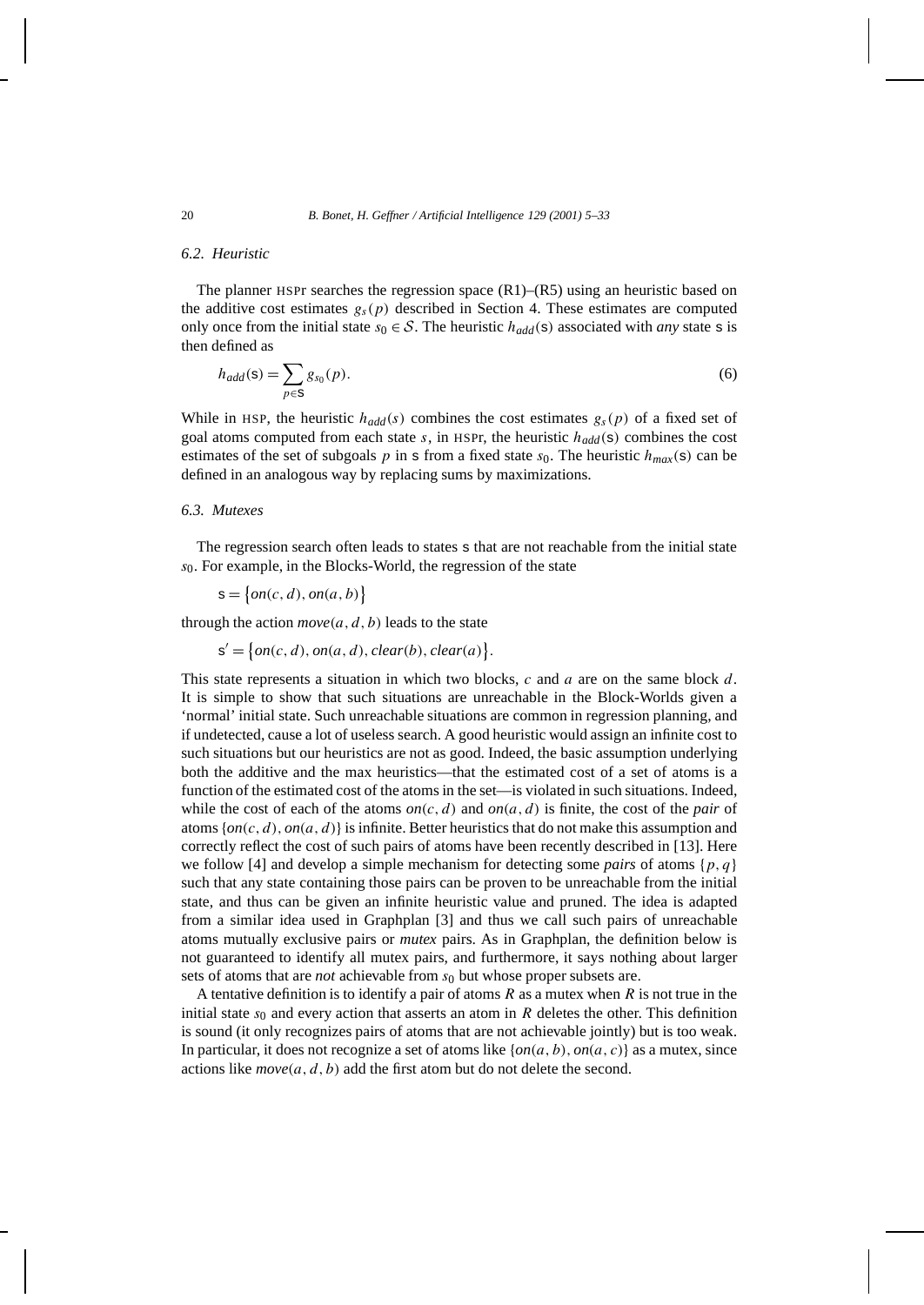We thus use a different definition in which a pair of atoms *R* is recognized as mutex when the actions that add one of the atoms in *R* and do not delete the other atom, can guarantee through their preconditions that such atom will not be true after the action. To formalize this, we consider *sets* of mutexes rather that individual pairs.

**Definition 1.** A set *M* of atom pairs is a *mutex set* given a set of operators *O* and an initial state  $s_0$  iff for all atoms pairs  $R = \{p, q\}$  in M

- (1) *R* is not true in  $s_0$ ,
- (2) for every  $op \in O$  that adds p, either  $op$  deletes q, or  $op$  does not add q and for some precondition *r* of *op*,  $R' = \{r, q\}$  is a pair in *M*.

It is simple to verify that if a pair of atoms *R* belongs to a mutex set, then the atoms in *R* are really mutually exclusive, i.e., not achievable from the initial state given the available operators. Also if  $M_1$  and  $M_2$  are two mutex sets,  $M_1 \cup M_2$  will be a mutex set as well, and hence according to this definition, there is a single *largest* mutex set. Rather than computing this set, however, that is difficult, we compute an approximation as follows.

We say that a pair  $R'$  is a 'bad pair' in  $M$  when  $R'$  does not comply with one of the conditions  $(1)$ – $(2)$  above. The procedure for constructing a mutex set starts with a set of pairs *M* := *M*<sup>0</sup> and iteratively removes all bad pairs from *M* until no bad pair remains. The initial set *M*<sup>0</sup> of 'potential' mutexes can be chosen in a number of ways. In all cases, the result of this procedure is a mutex set *M* such that  $M \subseteq M_0$ . One possibility is to set  $M_0$  to the set of all pairs of atoms. In [4], to avoid the overhead involved in dealing with the  $N^2/2$ pairs of atoms and many useless mutexes, we chose a smaller set *M*<sup>0</sup> of potential mutexes that turns out to be adequate for many domains. Such set  $M_0$  was defined as the union of the sets  $M_A$  and  $M_B$  where

- $M_A$  is the set of pairs  $P = \{p, q\}$  such that some action adds p and deletes q,
- *M<sub>B</sub>* is the set of pairs  $P = \{r, q\}$  such that for some pair  $P' = \{p, q\}$  in  $M_A$  and some action  $a, r \in \text{Prec}(a)$  and  $p \in \text{Add}(a)$ .

The structure of this definition mirrors the structure of the definition of mutex sets.

A mutex in HSPr refers to a pair in the set  $M^*$  obtained from the set  $M_0 = M_A + M_B$ by sequentially removing all 'bad' pairs. Like the analogous definition in Graphplan, the set  $M^*$  does not capture all actual mutexes, yet it can be computed fast, and in many of the domains we have considered appears to prune the obvious unreachable states. A difference with Graphplan is that this definition identifies *structural mutexes* while Graphplan identifies *time-dependent* mutexes. These two sets overlap, but each contains pairs the other does not. They are used in different ways in Graphplan and HSPr. For example, in the complete TSP domain [27], pairs like  $\langle \textit{at}(city_1), \textit{at}(city_2) \rangle$  would be recognized as a mutex by this definition but not by Graphplan, as the actions of going to different cities are not mutually exclusive for Graphplan. <sup>9</sup>

 $9$  Yet see [28] for using Graphplan to identify some structural mutexes.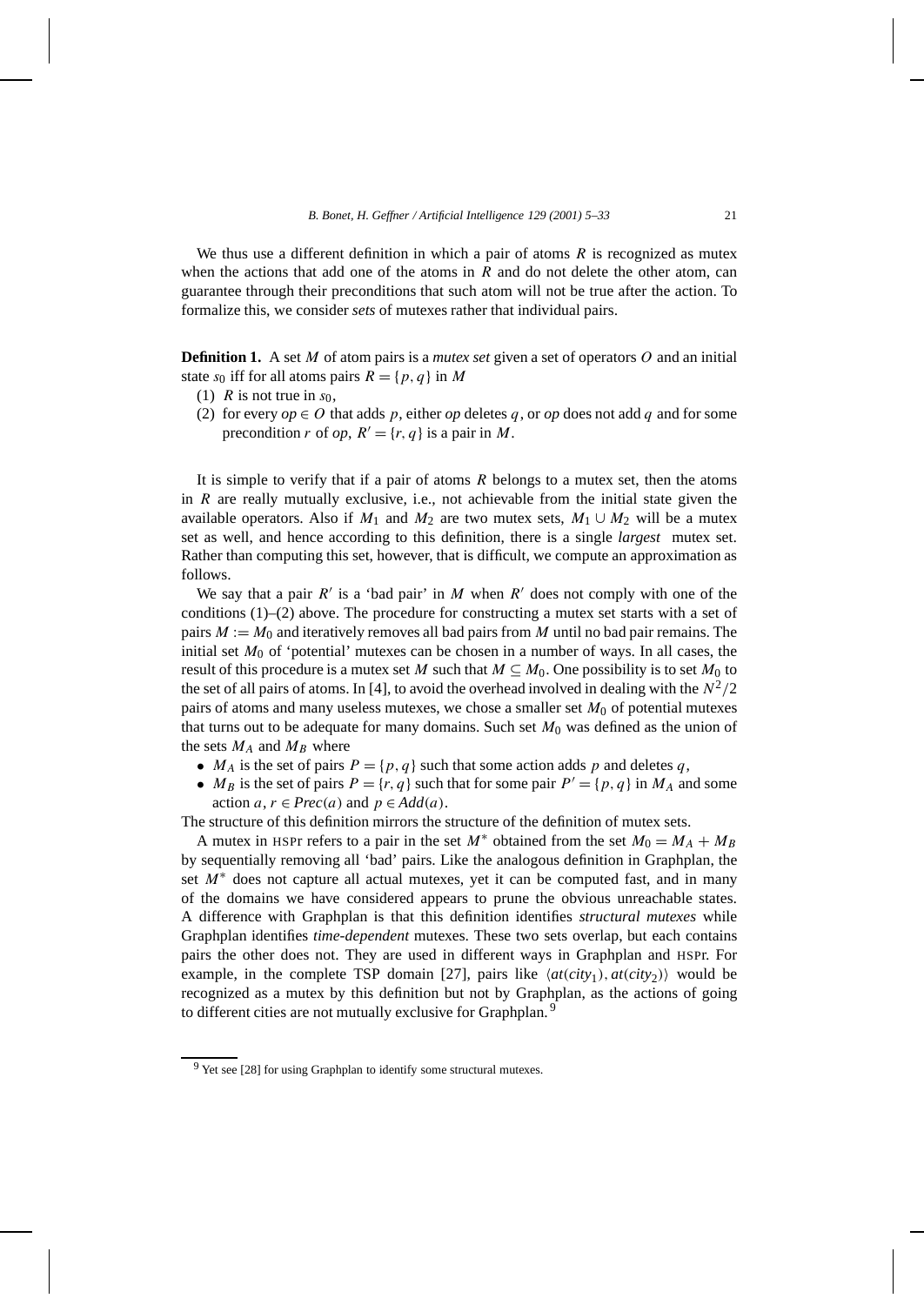## *6.4. Algorithm*

The planner HSPr uses the additive heuristic  $h_{add}$  and the mutex set  $M^*$  to guide a regression search from the goal. The additive heuristic is obtained from the estimated costs  $g_{s0}(p)$  computed once for all atoms *p* from the initial state *s*<sub>0</sub>. The mutex set *M*<sup>∗</sup> is used to 'patch' the heuristic: states s arising in the search that contain a pair in *M*<sup>∗</sup> get an infinite cost and are pruned. The algorithm used for searching the regression space is the same as the ones used in HSP2: a WA<sup>∗</sup> algorithm with the constant *W* set to 5. Here we depart from the description of HSPr in [4] where the WA<sup>∗</sup> algorithm was given a 'greedy' bias. As above, we stick to a pure BFS algorithm. The set of experiments below cover more domains than those in [4] and will help us to assess better the strengths and limitations of regression heuristic planning in relation to forward heuristic planning.

# *6.5. Experiments*

In the experiments, we compare the regression planner HSPr with the forward planner HSP2. Both are based on a WA<sup>∗</sup> search and both use the same additive heuristic (in the case of HSPr, patched with the mutex information). HSPr avoids the recomputation of the atom costs in every state, and thus computes the heuristic faster and can explore more nodes in the same time. As we will see, this helps in some domains. However, in other domains, HSPr is not more powerful than HSP2, and in some domains HSPr is actually weaker. This is due to two reasons: first, the additional information obtained by the recomputation of the atom costs in every state sometimes pays off, and second, the regression search often generates spurious states that are not recognized as such by the mutex mechanism and cause a lot of useless search. These problems are not significant in the two domains considered in [4] but are significant in other domains.

## *6.5.1. Logistics*

Fig. 8 shows the results of the two planners HSPr and HSP2 over the Logistics instances 16–30. The curves show the length of the solutions (left), the time required to find the solutions (center), and the number of generated nodes (right). It is interesting to see that HSPr generates more nodes than HSP2 and yet it takes roughly four times less time than HSP2 to solve the problems. This follows from the faster evaluation of the heuristic. On the other hand, the plans found by HSPr are often longer than those found by HSP2. Similar results obtain for the logistics instances that are not shown in the figure.



Fig. 8. Comparison between HSPr versus HSP2 over Logistics instances 16–30. Curves show solution length (left), time (center), and number of nodes generated (right).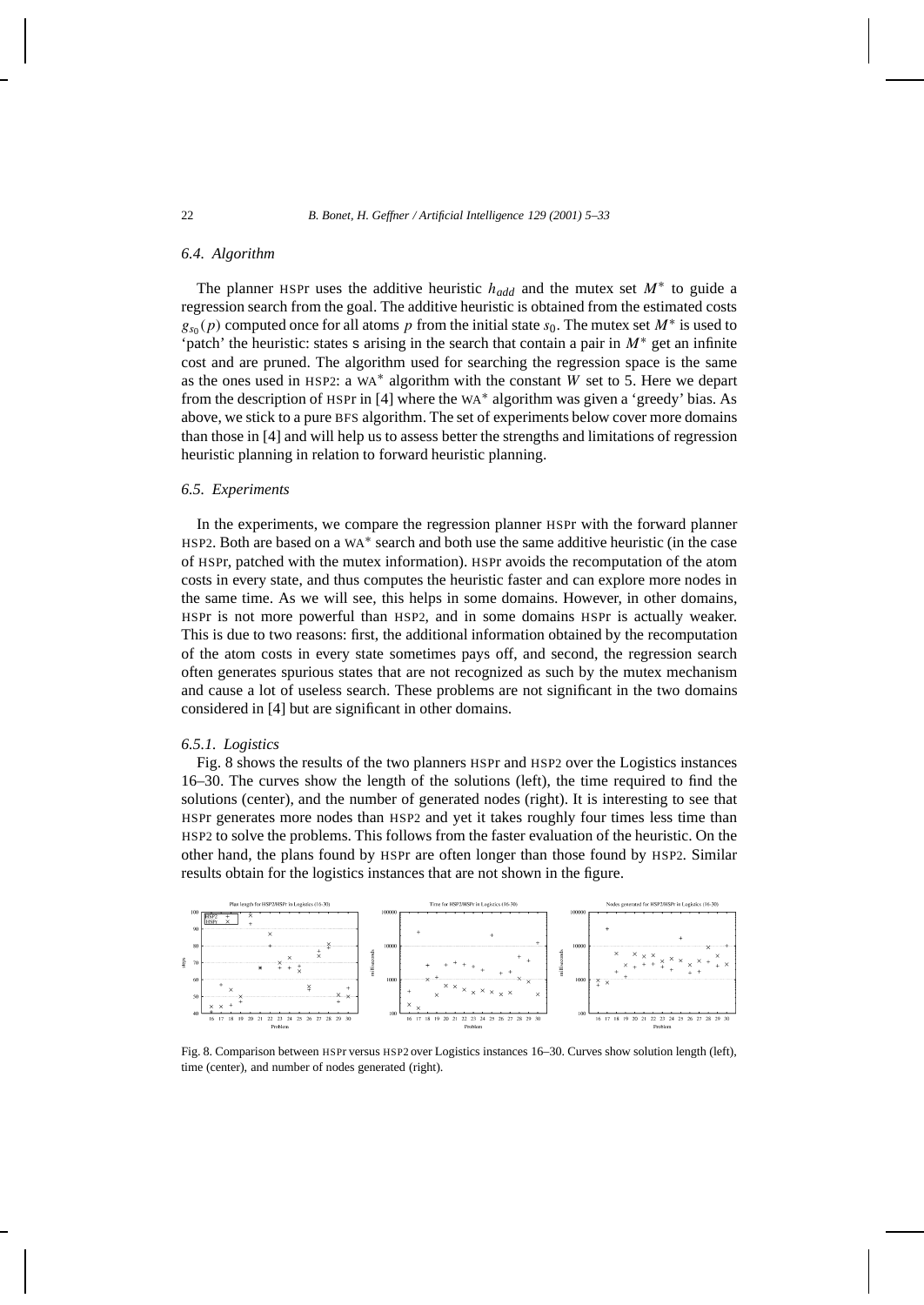

Fig. 9. Comparison between HSPr versus HSP2 over Gripper instances. Curves show solution length (left), solution (center), and number of nodes generated (right).



Fig. 10. Comparison between HSPr versus HSP2 over Hanoi. Curves show solution length (left), solution (center), and number of nodes generated (right). Instance  $i$  has  $i + 2$  disks.

#### *6.5.2. Gripper*

As shown in Fig. 9, a similar pattern arises in Gripper. Here HSPr generates slightly less nodes than HSP2, but since it generates nodes faster, the time gap between the two planner gets larger as the size of the problems grows. In this case, the solutions found by HSPr are uniformly better than the solutions found by HSP2, and this difference grows with the size of the problems.

HSPr is also stronger than HSP2 in Puzzle where, unlike HSP2 (with  $W = 5$ ), it solves the last instance in the set (a 15-Puzzle instance). However, for the other three domains HSPr does not improve on HSP2, and indeed, in two of these domains (Hanoi and Tire-World) it does significatively worse.

## *6.5.3. Hanoi and Tire-World*

The results for Hanoi are shown in Fig. 10. HSPr solves the first three instances (up to 5 disks), but it does not solve the other three. Indeed, as it can be seen, in the first three instances the time to find the solutions and the number of nodes generated grow much faster in HSPr than in HSP2. The same situation arises in the Tire-World where HSP2 solves all three instances and HSPr solves only the first one. The problems, as we mentioned above, are two: spurious states generated in the regression search that are not detected by the mutex mechanisms, and the lack of the 'feedback' provided by the recomputation of the atom costs in every state. Indeed, errors in the estimated costs of atoms in HSP2 can be corrected when they are recomputed; in HSPr, on the other hand, they are never recomputed. So the recomputation of these costs has two effects, one that is bad (time overhead) and one that is good (additional information). In domains where subgoals interact in complex ways, the idea of a forward search in which atom costs are recomputed in every state as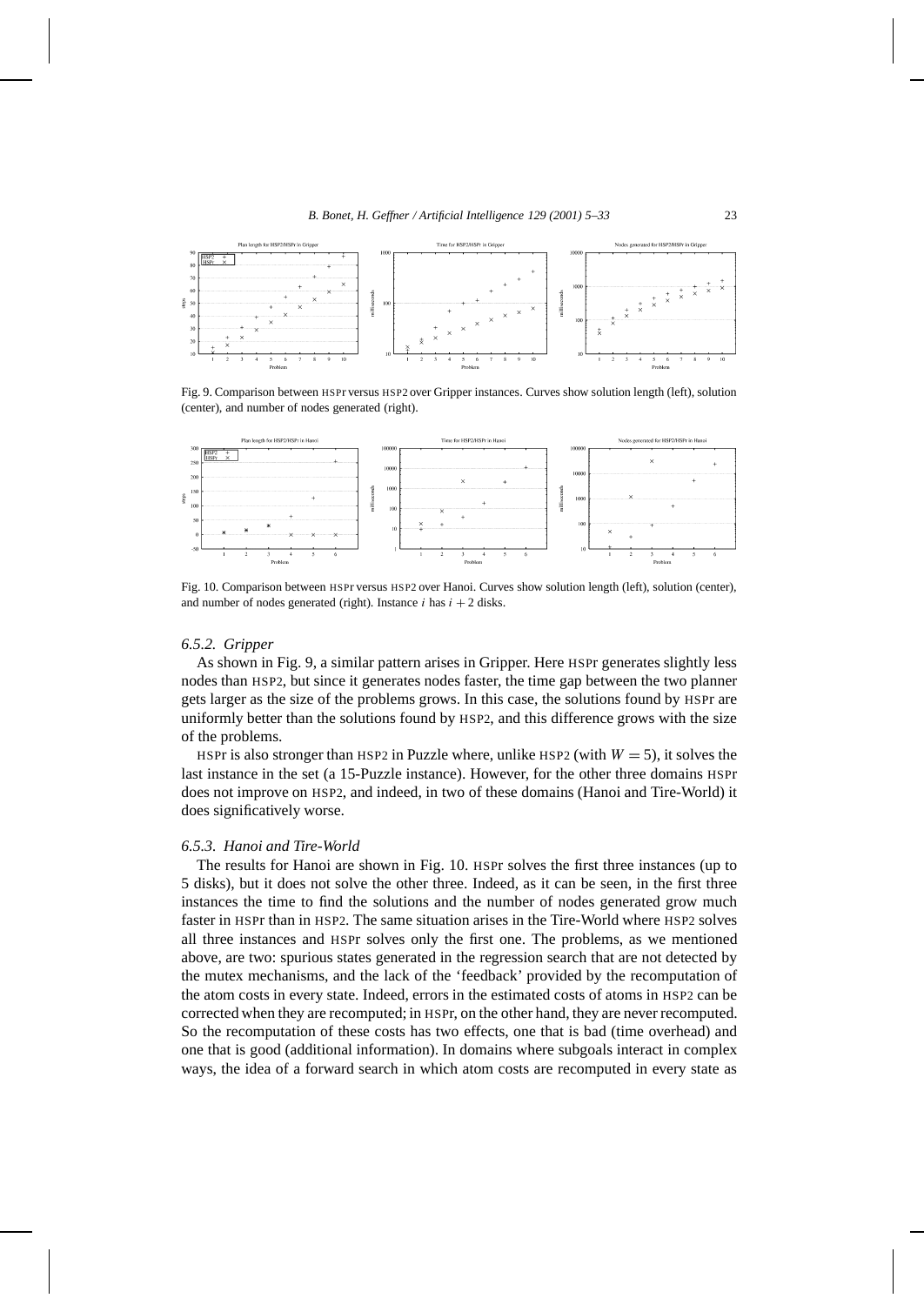implemented in HSP2 will probably make sense; on the other hand, in domains where the additive heuristic is adequate, the backward search with no recomputations as implemented in HSPr can be more efficient.

The results for the HSPr and HSP2 planners in the Tire-World show the same pattern as Hanoi. Indeed, HSPr solves just the first instance, while HSP2 solves the three instances. As we show below, however, part of the problem in this domain has to do with the spurious states generated in the regression search.

## *6.6. Improved mutex computation*

The procedure used in HSPr to identify mutexes starts with a set  $M_0$  of potential mutexes and then removes the 'bad' pairs from  $M_0$  until no 'bad' pair remains. A problem we have detected with the definition in [4], which we have used here, is that the set of potential mutexes  $M_0$  sometimes is not large enough and hence useful mutexes are lost. Indeed, we performed experiments in which  $M_0$  is set to the collection of *all* atom pairs, and the same procedure is applied to this set until no 'bad' pairs remains. In most of the domains, this change didn't yield a different behavior. However, there were two exceptions. While HSPr solved only the first instance of the Tire-World, HSPr using the extended set of potential mutexes solved the three instances. This shows that in this case HSPr was affected by the problem of spurious states. On the other hand, in problems like logistics, the new set *M*<sup>0</sup> leads to a much larger set of mutexes *M*<sup>∗</sup> that are not as useful and yet have to be checked in all the states generated. This slows down node generation with no compensating gain thus making HSPr several times slower. The corresponding curves are shown in Fig. 11, where 'mutex-1' and 'mutex-2' correspond to the original and extended definition of the set  $M_0$  of potential mutexes. Since, the benefits appear to be more important than the loses, the extended definition seems worthwhile and we will make it the default option in the next version of HSPr. However, since for the reasons above, the new mechanism is not complete



Fig. 11. Impact of original versus extended definition of the set  $M_0$  of potential mutexes in Tire-World and Logistics.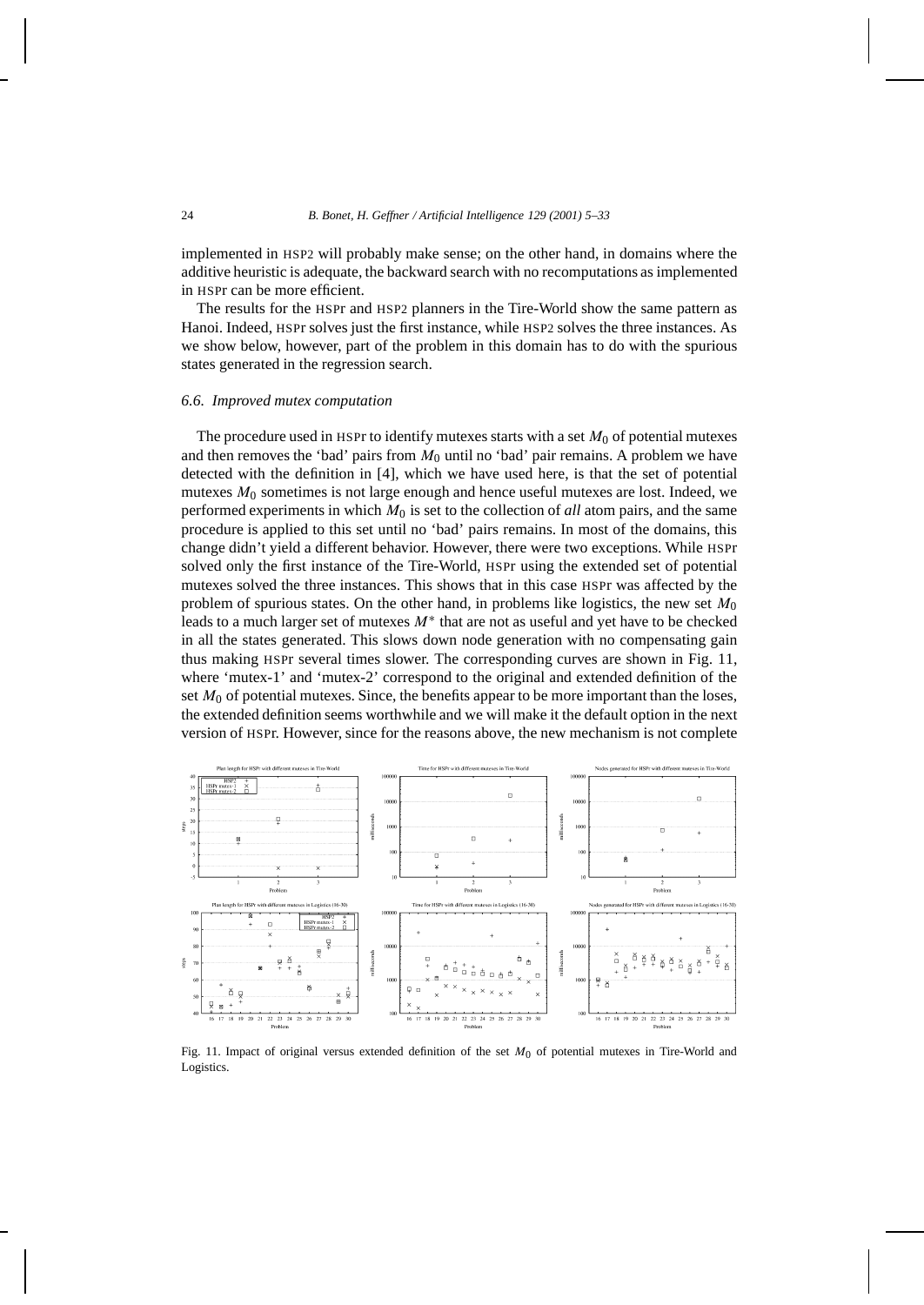either, the problem caused by the presence of spurious states in regression planning remains open.  $10$ 

## *6.7. Additional issues in heuristic regression planning*

# *6.7.1. Additive versus max heuristic*

While we defined two heuristics, the additive heuristic  $h_{add}$  and the max heuristic  $h_{max}$ , we have used only the additive heuristic. The intuition underlying this choice is that the additive heuristic is more informed as it takes into account all subgoals, while the max heuristic only focuses on the subgoals that are perceived as most costly. In order to test this intuition we ran HSPr over all the domains with the additive heuristic and the max heuristic. In problems that involve many independent subgoals such as Gripper and Logistics, the max heuristic is almost useless and very few instances are solved. On the other hand, in problem that involve more complex interactions among goals such as Hanoi and Tire-World, the heuristic *hmax* does slightly better than *hadd*, and indeed, in Tire-World it solves the second instance that *hadd* does not solve (within HSPr). Finally in Blocks-World and Puzzle where there is a certain degree of decomposability, the *hmax* heuristic is worse than the *hadd* heuristic but still manages to solve roughly the same set of instances taking more time.

In summary, the additive heuristic yields a better behavior in HSPr than the max heuristic, but this does not mean that the max heuristic is useless. The heuristic used implicitly in Graphplan is as a refinement of the *hmax* heuristic, as is the family of higher-order heuristic formulated in [13]. We will say more about those heuristics below.

#### *6.7.2. Greedy best-first search*

The algorithm used in the version of the HSPr planner presented in [4] uses the same WA<sup>\*</sup> algorithm but with the following variation: when some of the children of the last expanded node improve the heuristic value of the parent, the best such child is selected for expansion even if such node is not a least cost node in the Open list. The idea is to provide an additional greedy bias in the search. This modification helps in some instances and in general does not appear to hurt, yet the boost in performance across a large set of domains is small. For this reason, we have dropped this feature from HSPr which is now a pure BFS regression planner.

#### *6.7.3. Branching factor*

A common argument for performing regression search rather than forward search in planning has been based on considerations related to the branching factors of the two spaces [35,46]. We have measured the forward and backward branching factor in all the domains and found that they vary a lot from instance to instance. For example, the forward branching factor in the Blocks-World instances ranges from 16*.*83 to 84*.*62, while the backward branching factor ranges from 4*.*73 to 12*.*15. In Logistics, the forward branching factor ranges from 7*.*89 to 37*.*91, while the backward factor ranges from 9*.*68 to 25*.*80. In

<sup>10</sup> As noted in [3], the problem of detecting *all* mutexes, and even only all mutex *pairs,* is as hard as the plan existence problem. For other work addressing the derivation of invariants from planning theories; see [11,42].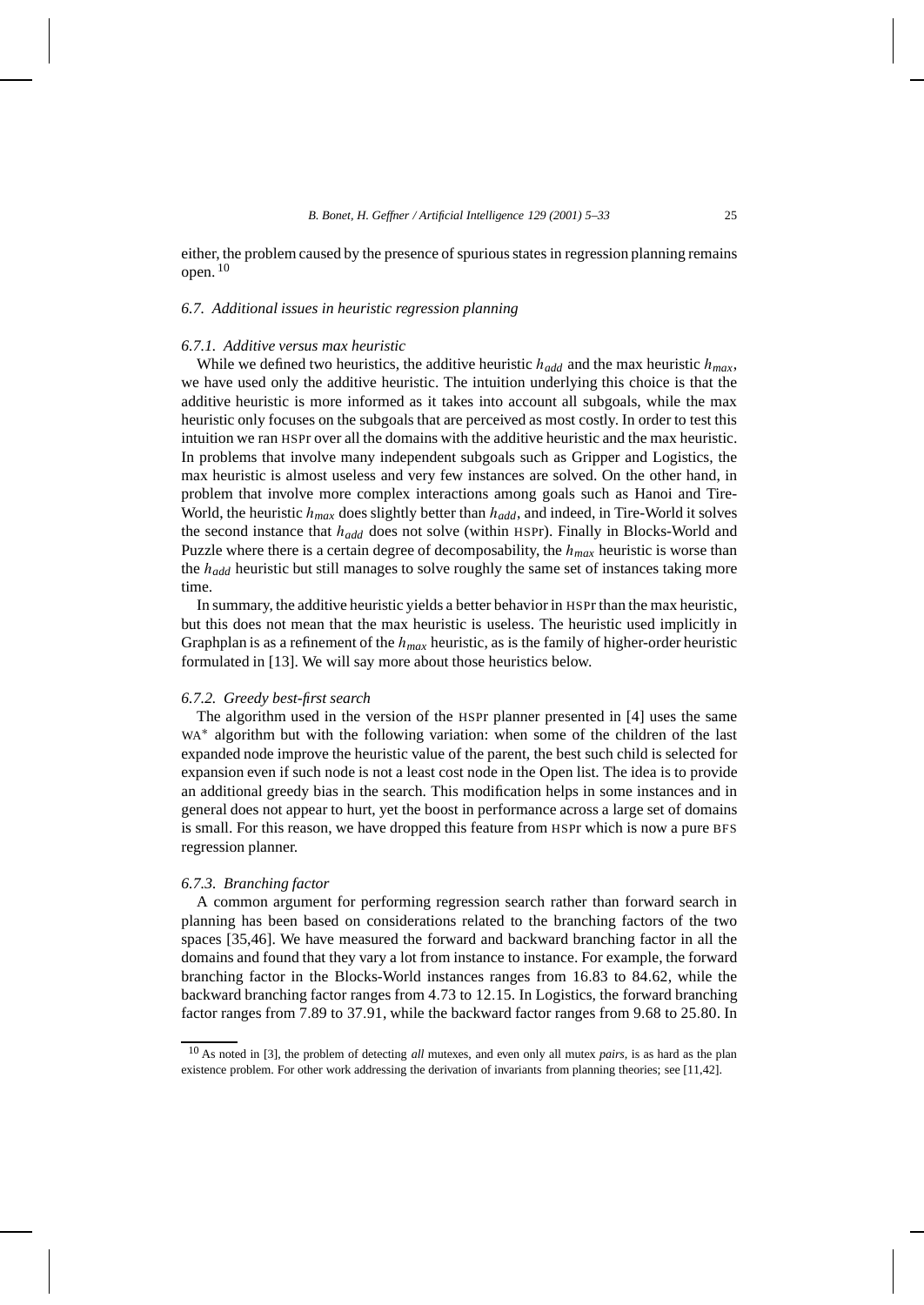problems like Puzzle and Hanoi, the average branching factors are roughly constant over the different instances, and are similar in both directions.

We have found, however, that the performance of the two planners, HSP2 and HSPr, on the same problem is not in direct correspondence with the size of the forward and backward branching factors. For example, while for each Blocks-World instance the average branching factor in HSPr is less than half the one in HSP2, and moreover the first planner generates nodes 6–7 times faster on average than the second, HSPr is not better than HSP2 in blocks world. On the other hand, in logistics, where the average branching factor in HSP2 is often smaller than the one in HSPr, HSPr does better. Thus while considerations related to the branching factor of the forward and backward spaces are relevant to the performance of planners, they are not the only or most important consideration. As we mentioned, two considerations that are relevant for explaining the performance of HSPr in relation to HSP2 are the quality of the heuristic (which in HSP2 is recomputed in every state), and the presence of spurious states in the regression search (that do not arise in the forward search). This last problem, however, could be solved by the formulation of better planning heuristics in which the cost of a set of atoms is *not* defined in terms of the costs of the individual atoms in the set as in the *hadd* and *hmax* heuristics. Such heuristics are considered in [13] and are briefly discussed below.

# **7. Related work**

#### *7.1. Heuristic search planning*

The idea of extracting heuristics from declarative problem representations in planning has been proposed recently by McDermott [31] and by Bonet, Loerincs, and Geffner [6]. In [6], the heuristic is used to guide a real-time planner based on the LRTA<sup>∗</sup> algorithm [21], while in [31], the heuristic is used to guide a limited discrepancy search [12]. The heuristics in both cases are similar, even though the formulation and the algorithms used for computing them are different. The performance of McDermott's UNPOP, however, does not appear to be competitive with the type of planners discussed in this paper. This may be due to the fact that it is written in Lisp and deals with variables and matching operations at run-time. Most current planners, including those reported in this paper, are written in C and deal with grounded operators only. On the other hand, while most of these planners are restricted to small variations of the Strips language, UNPOP deals with the more expressive ADL [40].

The idea of performing a regression search from the goal for avoiding the recomputation of the atom costs was presented in [4] where the HSPr planner was introduced. The version of HSPr considered here, unlike the version reported in [4], is based on a pure BFS algorithm. Likewise, the pure BFS forward planner that we have called HSP2, hasn't been discussed elsewhere. HSP2 is the simplest, and as the experiments have illustrated, it is also the most solid planner in the HSP family.

Two advantages of forward planners over regression planners is that the former do not generate spurious states and they often benefit from the additional information obtained by the recomputation of the atom costs in every state. Mutex mechanisms such as those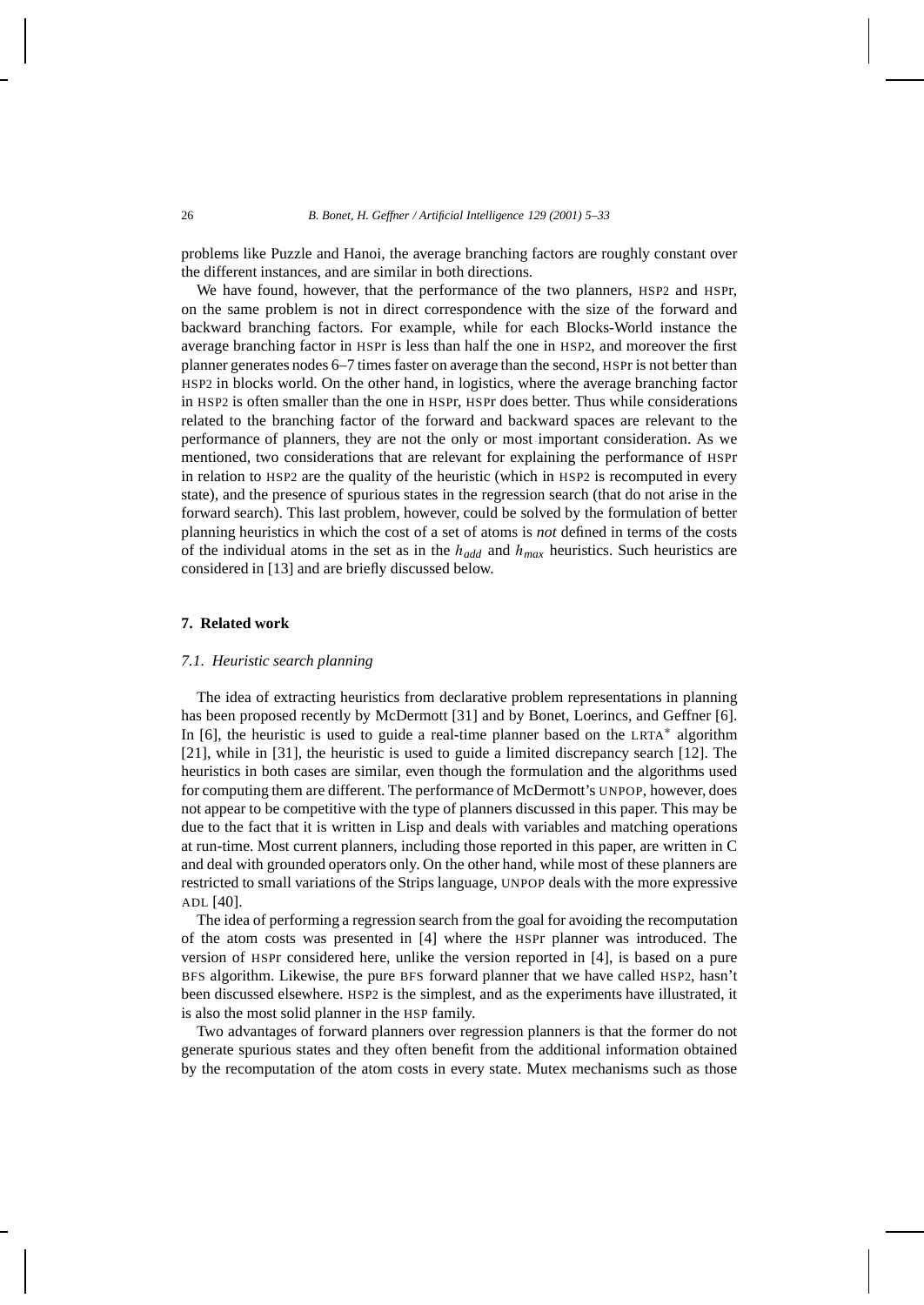used by HSPr and Graphplan can prune some of spurious states in some problems, but they cannot be complete.

The idea of combining a forward propagation from  $s<sub>0</sub>$  to compute all atom costs and a backward search from the goal for avoiding the recomputation of these costs appears in reverse form in [43]. Refanidis and Vlahavas compute cost estimates by a backward propagation from the goal and then use those estimates to perform a forward state space search from the initial state. In addition, they compute the heuristic in a different way so they get more accurate estimates.

#### *7.2. Derivation of heuristics*

The non-admissible heuristic *hadd* used in HSP is derived as an *approximation* of the optimal cost function of a *relaxed* problem where deletes lists are ignored. This formulation has two obvious problems. First, the *approximation* is not very good as it ignores the *positive* interactions among subgoals that can make one goal simpler after a second one has been achieved (this results in the heuristic being non-admissible). Second, the *relaxation* is not good as it ignores the *negative* interactions among subgoals that are lost when delete lists are discarded. These two problems are addressed in the heuristic proposed by Refanidis and Vlahavas [43] but their heuristic is still non-admissible and does not have clear justification.

A different approach for addressing these limitations has been reported recently in [13]. While the idea of the *hmax* heuristic presented in Section 4 is to approximate the cost of a set of atoms by the cost of the most costly atom in the set, the idea in [13] is to approximate the cost of a set of atoms by the cost of the the most costly *atom pair* in the set. The resulting heuristic, called  $h^2$ , is admissible and more informative than the  $h_{max}$  heuristic, and can be computed reasonably fast. Indeed, in [13] the  $h<sup>2</sup>$  heuristic is used in the context of an IDA<sup>∗</sup> search to compute *optimal* plans. Higher-order heuristics *hm* in which the cost of sets of atoms is approximated by the most costly subset of size *m* are also discussed. Such higher-order heuristics may prove useful in problems in which subgoals interact in complex ways.

The derivation of admissible heuristics by the consideration of relaxed models has a long history in AI. Indeed, the Manhattan distance heuristic in sliding tile puzzles is normally explained in terms of the solution of a relaxed problem in which tiles can move to any neighboring position [39]. A similar relaxation is used to explain the Minimum Spanning Tree heuristic used for solving the Traveling Salesman Problem. Moreover, in [39], these relaxations are shown to follow from simplifications in suitable Strips encodings, and in particular the Manhattan heuristic is derived by ignoring some action preconditions.

The idea of deriving heuristics from suitable relaxations is a powerful idea. However, it is often too general to provide practical guidance in the formulation of concrete heuristics for specific problems. Indeed, the idea of dropping action preconditions from Strips encodings is guaranteed to lead to admissible heuristics but computing such heuristics can be as hard as solving the original problem. Indeed, unless we remove all preconditions the class of 'relaxed' planning problems is still intractable. In this paper, we have used a different relaxation in which delete lists are removed. While, the resulting problem is still intractable, its optimal cost can be approximated by the methods discussed in Section 4.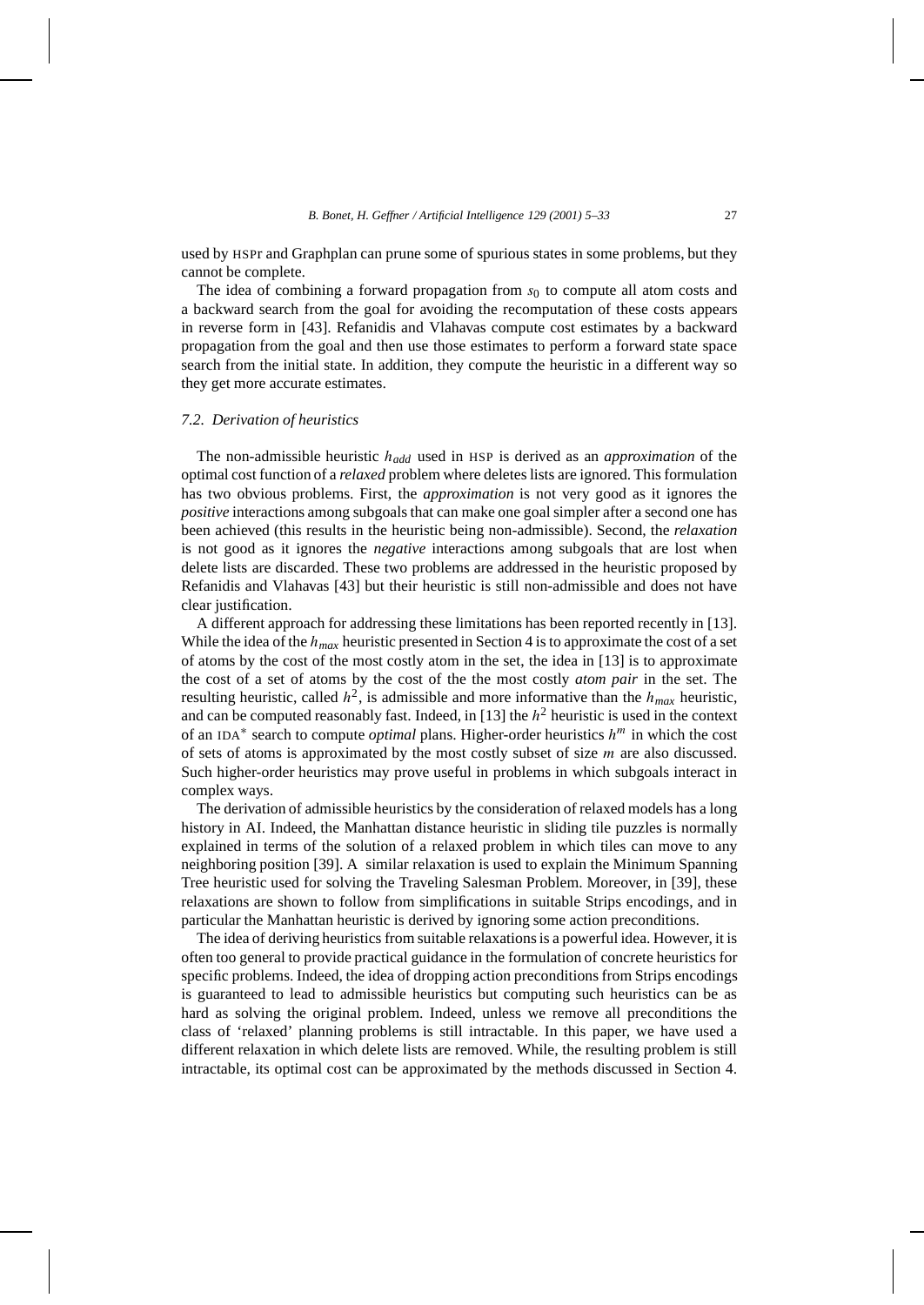It would be interesting to see if useful heuristics for planning could be obtained by polynomial approximations that simplify the preconditions rather than the action delete lists. The scheme for deriving admissible heuristics from [13] can actually be seen from this perspective.

The automatic derivations of useful admissible heuristics has also been tackled by Prieditis [41]. Prieditis' scheme is based on a set of transformations that generate a large space of relaxations given problems expressed in a version of Strips. This space is then searched for relaxations that produce heuristics that speed up the search in the original problem. He shows that a number of interesting heuristics can be identified in this way. Our work departs from this in that we stick to one particular type of relaxation for all problems. However, an scheme like Prieditis' could be used as an off-line learning component of heuristic search planners that could tune the type of heuristic for the given domain.

A more recent scheme for deriving heuristics is based on the notion of *pattern databases* developed by Culberson and Schaeffer [8] and used by Korf for finding optimal solutions to Rubik's Cube [23]. In a problem like the 15-Puzzle, a pattern database can be understood as a table that contains the optimal costs associated with a relaxed (abstracted) state model in which the location of a certain set of tiles are ignored. Since the relaxed state model can have a much smaller size than the original state model, it can be solved optimally by blind search (e.g., breadth-first search). Then the heuristic  $h(s)$  of a state *s* can be obtained by taking the distance from the projection of *s* to the projection of the goal *G* in the relaxed state model. If there are several pattern databases, the maximum of these distances is taken instead. The idea of pattern databases is powerful but is not completely general. Indeed, the size of the relaxed state model that arises in planning problems when the values of certain state-variables are ignored, is not necessarily smaller than the size of the original problem ([14] mentions the case of the Blocks-World). However, the idea applies very well to permutation problems such as sliding tile puzzles and Rubik's Cube, and may have application in many planning domains.

Korf and Taylor [26] also sketch a theory of heuristics that may have application in domain-independent planning. In the sliding tile puzzles, their idea is to solve a number of 'relaxed' problems in which we only care about disjoint subsets of tiles and in each case we only count the moves of the tiles selected. Then the addition of such counts provides an admissible heuristic for the original problem. As in the case of pattern databases, each of the relaxed problems involves a smaller state model that can be solved by brute-force methods. Also as for pattern databases, the approach seems applicable to permutation problems but not to arbitrary planning problems. In particular, it's not clear how to apply these ideas to a problem like Blocks-World.

# *7.3. Heuristic regression planning and Graphplan*

The operation of the regression planner HSPr consists of two phases. In the first, a forward propagation is used to estimate the costs of all atoms from the initial state  $s<sub>0</sub>$ , and in the second, a regression search is performed using those measures. These two phases are in correspondence with the two operation phases in Graphplan [3] where a plan graph is built forward in a first phase, and is searched backward for plans in the second. The two planners are also related in the use of mutexes, and idea that HSPr borrows from Graphplan. For the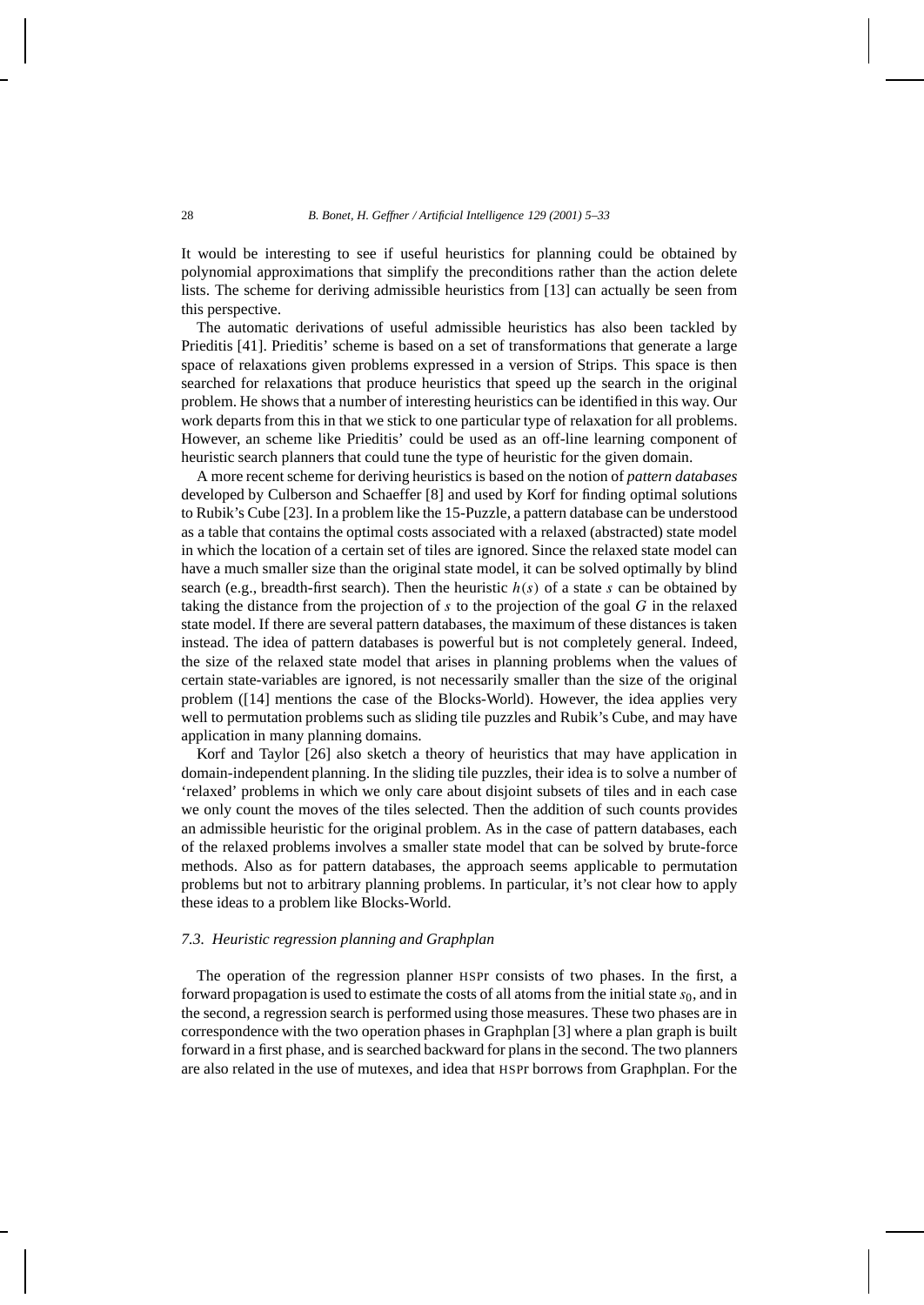rest, HSPr and Graphplan look quite different. However, Graphplan can also be understood as an heuristic search planner with a precise heuristic function and search algorithm. From this point of view, the main innovation in Graphplan is the implementation of the search that takes advantage of the plan graph and is quite efficient, and the derivation of the heuristic that makes use of the mutex information. More precisely, from the perspective of heuristic search planning, the main features of Graphplan can be understood as follows:

- (1) *Plan graph*: The plan graph encodes an admissible heuristic  $h_G$  where  $h_G(s) = j$ iff *j* is the index of the first level in the graph that includes s without a mutex and in which s is not memoized (memoizations are updates on the heuristic function; see (4). The heuristic  $h_G$  is a refined version of the  $h_{max}$  heuristic discussed in Section 4, and is closely related to the family of admissible heuristics formulated in [13].<sup>11</sup>
- (2) *Mutex*: Mutexes are used to prune states in the regression search (as in HSPr) and to refine the heuristic  $h_{max}$ . In particular, the cost of a set of atoms C is no longer given by the cost of the most costly atom in the set when in the first layer that contains *C*, *C* occurs with a mutex.
- (3) *Algorithm*: The search algorithm is a version of Iterative Deepening <sup>A</sup><sup>∗</sup> (IDA∗) [20], where the *sum* of the accumulated cost  $g(n)$  and the estimated cost  $h_G(n)$  is used to prune nodes *n* whose cost exceed the current threshold. Actually Graphplan never generates such nodes. The algorithm takes advantage of the information stored in the plan graph and converts the search in a 'solution extraction' procedure.
- (4) *Memoization*: Memoizations are updates on the heuristic function  $h_G$  (see (1)). The resulting algorithm is a memory-extended version of IDA<sup>∗</sup> that closely corresponds to the MREC algorithm [44]. In MREC, the heuristic of a node *n* is updated and stored in a hash-table after the search below the children of *n* completes without a solution (given the current threshold).
- (5) *Parallelism*: Graphplan, unlike HSPr, searches a parallel regression space. While the branching factor in this search can be very high, Graphplan makes smart use of the information in the graph to generate only the children that are 'relevant' and whose cost does not exceed the current threshold. The branching rule used in Graphplan is made explicit in [13].

In [13] Graphplan is compared with a pure IDA<sup>∗</sup> planner based on an admissible heuristic equivalent to Graphplan's *hG*. In sequential domains the planners have a similar performance, but on parallel domains, Graphplan is more than an order of magnitude faster due to the more efficient IDA<sup>∗</sup> search afforded by the plan graph. The plan graph, however, restricts Graphplan to IDA<sup>∗</sup> searches, and it cannot be easily adapted to best-first searches or WIDA<sup>∗</sup> searches [22] unless one abandons the idea of search as solution extraction; see [18].

# **8. Conclusions**

We have presented a formulation of planning as heuristic search and have shown that simple state space search algorithms guided by a general domain-independent heuristic

<sup>&</sup>lt;sup>11</sup> The  $h_G$  heuristic is extracted from the plan graph and used to guide an explicit search in [36].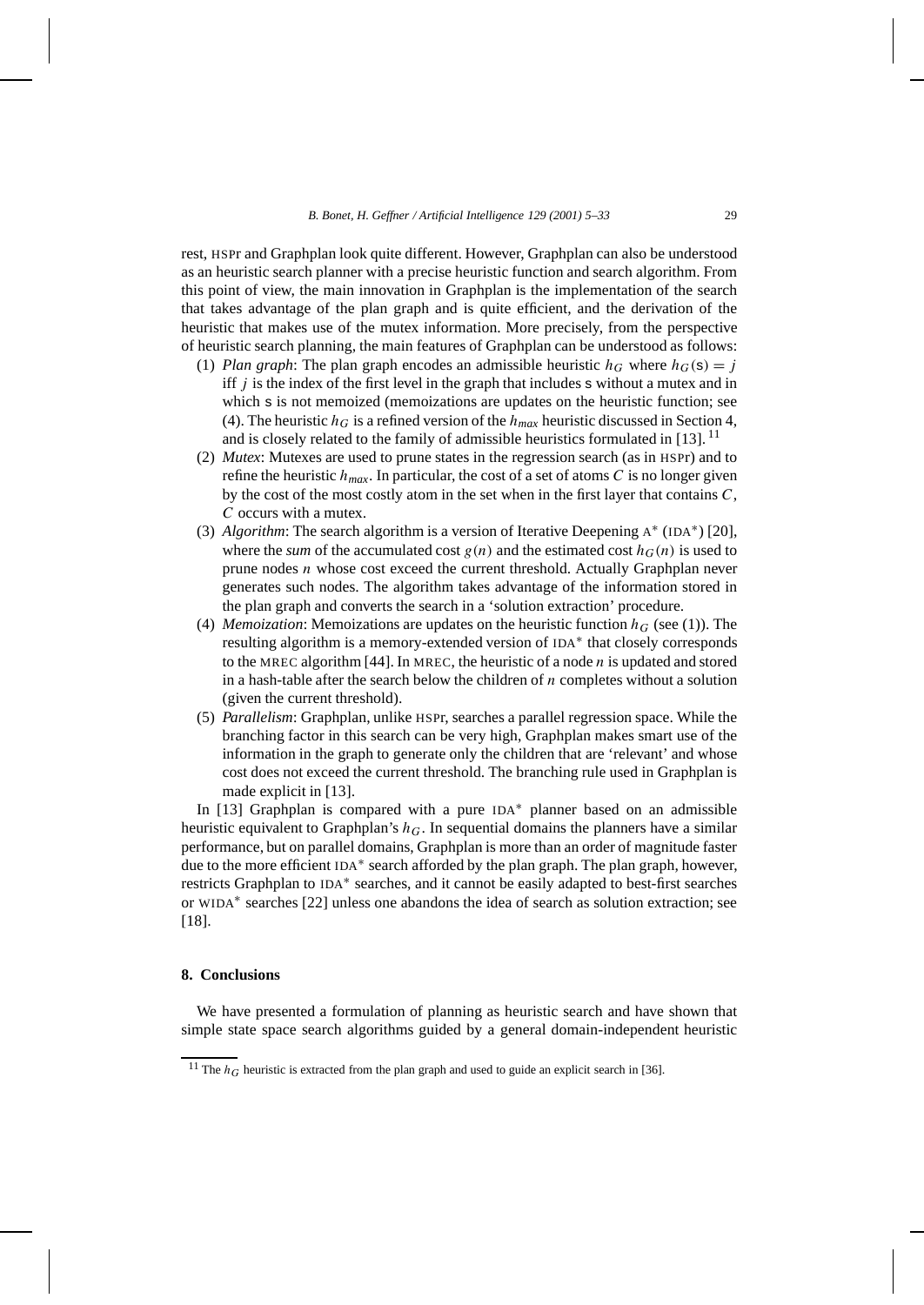produce a family of planners that are competitive with some of the best current planners. We have also explored a number of variations, such as reversing the direction of the search for accelerating node evaluation, and extracting information about propositional invariants for avoiding dead-ends. The planner that showed the most solid performance, however, was the simplest planner, HSP2, based on a best-first forward search, in which atom costs are recomputed from scratch in every state.

Heuristic search planners are related to specialized problem solvers but differ from them in the use of a general declarative language for stating problems and a general mechanism for extracting heuristics. Planners must offer good modeling language for expressing problems in a convenient way, and general solvers for operating on those representations and producing efficient solutions.

A concrete challenge for the future is to reduce the gap in performance between heuristic search planners and specialized problem solvers in domains like the 24-Puzzle [26], Rubik's Cube [23], and Sokoban [17]. In addition, for planners to be more applicable to real problems, it is necessary that they handle aspects such as non-Boolean variables, action durations, and parallel actions. Planners should be able to accommodate a rich class of scheduling problems, yet very few planners currently have such capabilities, and even fewer if any can compete with specialized solvers. Three issues that we believe must be addressed in order to make heuristic search planners more general and more powerful are the ones discussed below.

- *Heuristics*: The heuristics *hadd* and *hmax* considered in this paper are poor estimators, and cannot compete with specialized heuristics. The heuristic  $h<sub>G</sub>$  used in Graphplan is better than *hmax* but it is not good enough for problems like Rubik's Cube or the 24-Puzzle where subgoals interact in complex ways. In [13], a class of admissible heuristics  $h^m$  are formulated in which the cost of a set of atoms  $C$  is approximated by the cost of the mostly costly subset of size  $m$ . For  $m = 1$ ,  $h^m$  reduces to the  $h_{max}$  heuristic, and for  $m = 2$ ,  $h^m$  reduces to the Graphplan heuristic. Higher-order heuristics, for  $m > 2$ , may prove effective in complex problems such as the 24-Puzzle and Rubik's Cube, and they may actually be competitive with the specialized heuristics used for those problems [23,26]. As mentioned in [13], the challenge is to compute such heuristics reasonably fast, and to use them with little overhead at run time. Such higher-order heuristics are related to pattern databases [8], but they are applicable to all planning problems and not only to permutation problems.
- *Branching rules*: In highly parallel domains like Rockets and Logistics, SAT approaches appear to perform best among optimal parallel planners. This may be due to the branching scheme used. In SAT formulations, the space is explored by setting the value of any variable at any time point, and then considering each of the resulting state partitions separately. In Graphplan and in heuristic search approaches, the splitting is done by applying all possible actions. Yet alternative branching schemes, are common in heuristic branch-and-bound search procedures [30], in particular, in scheduling applications [7]. Work on parallel planning, in particular involving actions of different durations, would most likely require such alternative branching schemes.
- *Modeling languages*: All the planners discussed in this paper are Strips planners. Yet few real problems can actually be encoded efficiently in Strips. This has motivated the development of extensions such as ADL [40] and Functional Strips [10]. From the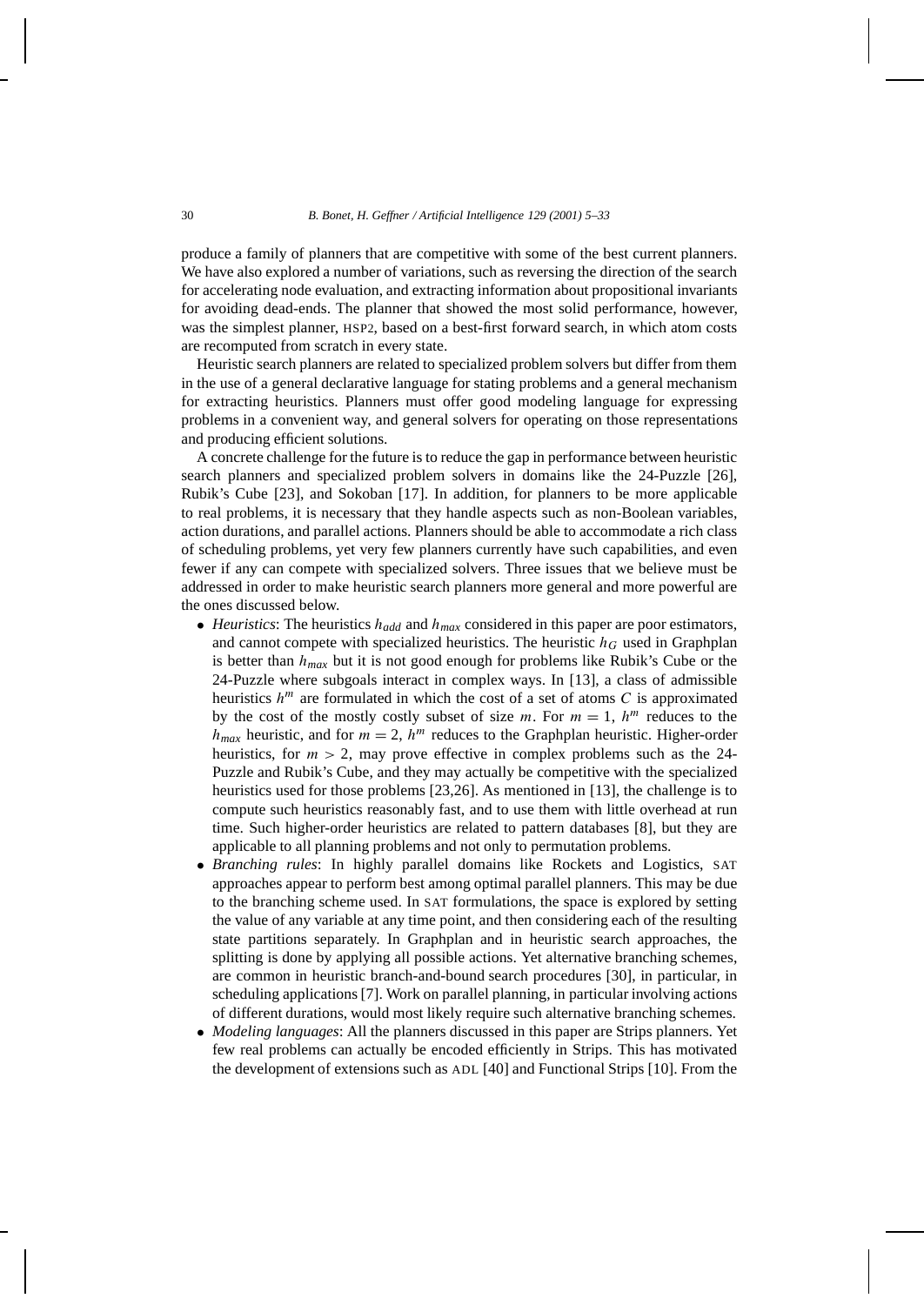point of view of heuristic search planning, the issue becomes the derivation of good heuristics from such richer languages. The ideas considered in this paper do not carry directly to such languages but it seems that it should be possible to exploit the richer representations for extracting better heuristics.

#### **Acknowledgements**

We thank Daniel Le Berre, Rina Dechter, Patrik Haslum, Jörg Hoffmann, Rao Kambhampati, Richard Korf, and Drew McDermott for discussions related to this work. This work has been partially supported by grant S1-96001365 from Conicit, Venezuela and by the Wallenberg Foundation, Sweden. Blai Bonet is currently at UCLA with a USB-Conicit fellowship.

## **Appendix A. Postscript**

A few months after finishing this paper, the Second AIPS Planning Competition took place. The chair was Fahiem Bacchus, who will report the results in a forthcoming issue of the *AI Magazine*. This time there were two tracks, one for domain-independent planners, the other for hand-tailored systems. HSP2 participated in the first track, along with eleven other planners, including the three other planners that participated the first time: IPP, STAN, and BLACKBOX. In this second competition, half of the planners, i.e., six planners, extracted and used heuristic estimators to guide the search for plans. The top performing planner was FF [15], an heuristic search planner based on a forward hill-climbing search. HSP2 ended second, along with three other planners. The performance of FF was quite impressive solving almost all problems, really fast, producing in most cases very good solutions. FF differs from HSP in three ways:

- (1) the heuristic, which provides a better approximation of the cost of the relaxed planning problem without deletes,
- (2) the search algorithm, which is a hill-climbing search with a lookahead mechanism, and
- (3) the addition of a fast pruning criterion that allows some states to be discarded without even computing their heuristic values.

These three modifications, together, seem to combine very well, as Jörg Hoffmann shows in a forthcoming paper.

#### **References**

- [1] R. Ahuja, T. Magnanti, J. Orlin, Network Flows: Theory, Algorithms, and Applications, Prentice-Hall, Englewood Cliffs, NJ, 1993.
- [2] C. Anderson, D. Smith, D. Weld, Conditional effects in Graphplan, in: Proc. 4th International Conference on AI Planning Systems, AAAI Press, Menlo Park, CA, 1998, pp. 44–53.
- [3] A. Blum, M. Furst, Fast planning through planning graph analysis, Artificial Intelligence 90 (1–2) (1997) 281–300.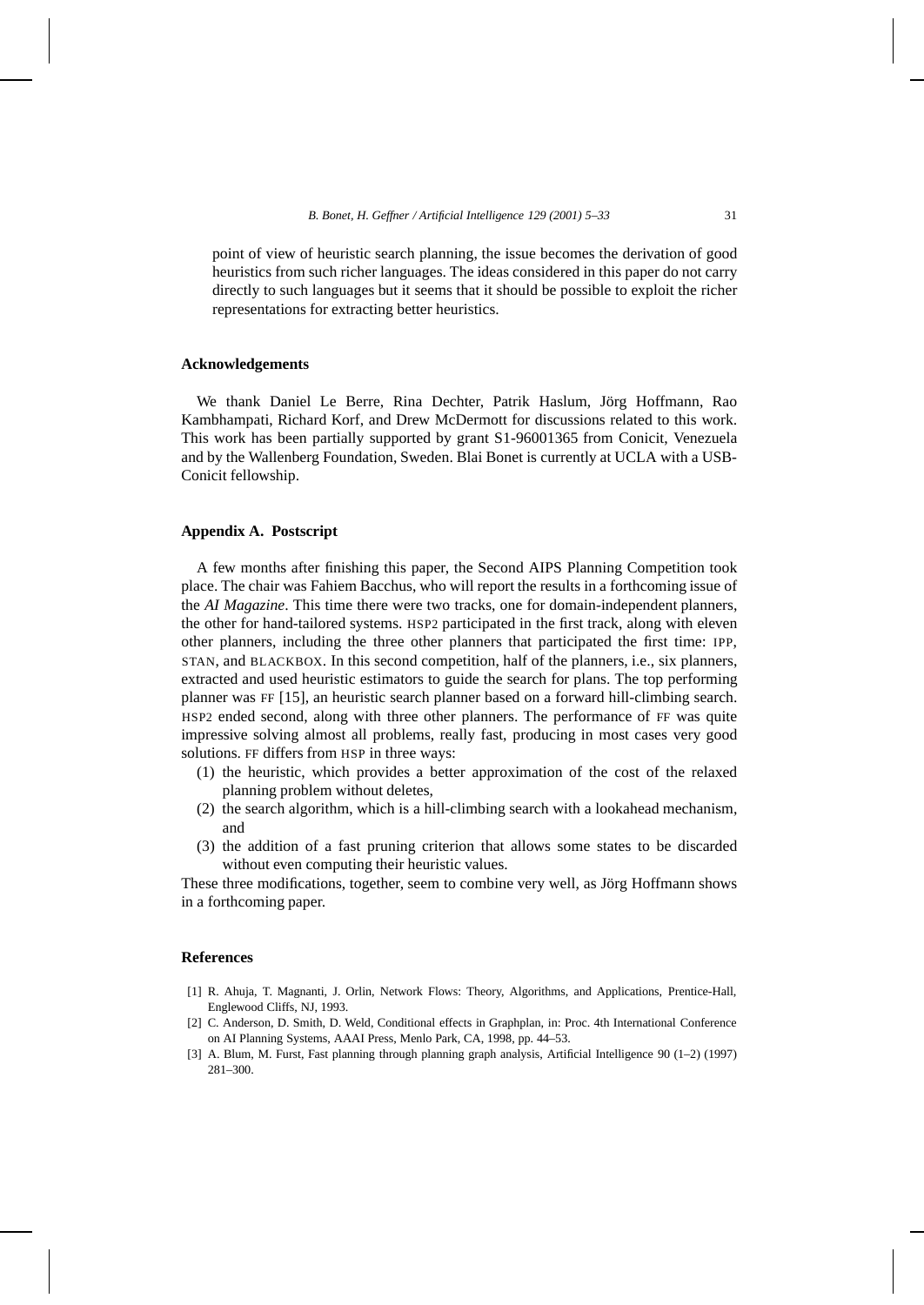- [4] B. Bonet, H. Geffner, Planning as heuristic search: New results, in: Recent Advances in AI Planning: Proc. 5th European Conference on Planning, Lecture Notes in Artificial Intelligence, Vol. 1809, Springer, Berlin, 1999, pp. 359–371.
- [5] F. Bacchus, F. Kabanza, Using temporal logics to express search control knowledge for planning, Artificial Intelligence 116 (1–2) (2000) 123–191.
- [6] B. Bonet, G. Loerincs, H. Geffner, A robust fast action selection mechanism for planning, in: Proc. AAAI-97, Providence, RI, AAAI Press, Menlo Park, CA, 1997, pp. 714–719.
- [7] J. Carlier, E. Pinson, An algorithm for solving the job shop problem, Management Sci. 35 (2) (1989) 164– 176.
- [8] J. Culberson, J. Schaeffer, Pattern databases, Comput. Intelligence 14 (3) (1998) 318–334.
- [9] R. Fikes, N. Nilsson, STRIPS: A new approach to the application of theorem proving to problem solving, Artificial Intelligence 2 (1971) 189–208.
- [10] H. Geffner, Functional Strips: A more general language for planning and problem solving, Logic-based AI Workshop, Washington, DC, 1999.
- [11] A. Gerevini, L. Schubert, Inferring state constraints for domain-independent planning, in: Proc. AAAI-98, Madison, WI, AAAI Press, Menlo Park, CA, 1998, pp. 905–912.
- [12] W. Harvey, M. Ginsberg, Limited discrepancy search, in: Proc. IJCAI-95, Montreal, Quebec, Morgan Kaufmann, San Francisco, CA, 1995, pp. 607–613.
- [13] P. Haslum, H. Geffner, Admissible heuristics for optimal planning, in: Proc. 5th International Conference on AI Planning Systems, AAAI Press, Menlo Park, CA, 2000, pp. 70–82.
- [14] R. Holte, I. Hernadvolgyi, A space-time tradeoff for memory-based heuristics, in: Proc. AAAI-99, Orlando, FL, AAAI Press, Menlo Park, CA, 1999, pp. 704–709.
- [15] J. Hoffmann, A heuristic for domain independent planning, and its use in an enforced hill-climbing algorithm, in: Proc. 12th International Symposium on Methodologies for Intelligent Systems (ISMIS-00), Springer, Berlin, 2000, pp. 216–227.
- [16] P. Van Hentenryck, H. Simonis, M. Dincbas, Constraint satisfaction using constraint logic programming, Artificial Intelligence 58 (1–3) (1992) 113–159.
- [17] A. Junghanns, J. Schaeffer, Domain-dependent single-agent search enhancements, in: Proc. IJCAI-99, Stockholm, Sweden, Morgan Kaufmann, San Francisco, CA, 1999, pp. 570–575.
- [18] S. Kambhampati, R. Sanchez Nigenda, Distance based goal ordering heuristics for Graphplan, in: Proc. 5th International Conference on Artificial Intelligence Planning and Scheduling, AAAI Press, Menlo Park, CA, 2000, pp. 315–322.
- [19] J. Koehler, B. Nebel, J. Hoffman, Y. Dimopoulos, Extending planning graphs to an ADL subset, in: Recent Advances in AI Planning: Proc. 4th European Conference on Planning, Lecture Notes in Artificial Intelligence, Vol. 1348, Springer, Berlin, 1997, pp. 273–285.
- [20] R. Korf, Depth-first iterative-deepening: An optimal admissible tree search, Artificial Intelligence 27 (1) (1985) 97–109.
- [21] R. Korf, Real-time heuristic search, Artificial Intelligence 42 (2–3) (1990) 189–211.
- [22] R. Korf, Linear-space best-first search, Artificial Intelligence 62 (1) (1993) 41–78.
- [23] R. Korf, Finding optimal solutions to Rubik's Cube using pattern databases, in: Proc. AAAI-98, Madison, WI, AAAI Press, Menlo Park, CA, 1998, pp. 700–705.
- [24] H. Kautz, B. Selman, Pushing the envelope: Planning, propositional logic, and stochastic search, in: Proc. AAAI-96, Portland, OR, AAAI Press, Menlo Park, CA, 1996, pp. 1194–1201.
- [25] H. Kautz, B. Selman, Unifying SAT-based and Graph-based planning, in: Proc. IJCAI-99, Stockholm, Sweden, Morgan Kaufmann, San Francisco, CA, 1999, pp. 318–327.
- [26] R. Korf, L. Taylor, Finding optimal solutions to the Twenty-Four Puzzle, in: Proc. AAAI-96, Portland, OR, AAAI Press, Menlo Park, CA, 1996, pp. 1202–1207.
- [27] D. Long, M. Fox, The efficient implementation of the plan-graph in STAN, J. Artificial Intelligence Res. 10 (1999) 85–115.
- [28] D. Long, M. Fox, Utilizing automatically inferred invariants in graph construction and search, in: Proc. 5th International Conference on AI Planning Systems, AAAI Press, Menlo Park, CA, 2000, pp. 102–111.
- [29] P. Laborie, M. Ghallab, Planning with sharable resources constraints, in: Proc. IJCAI-95, Montreal, Quebec, Morgan Kaufmann, San Francisco, CA, 1995, pp. 1643–1649.